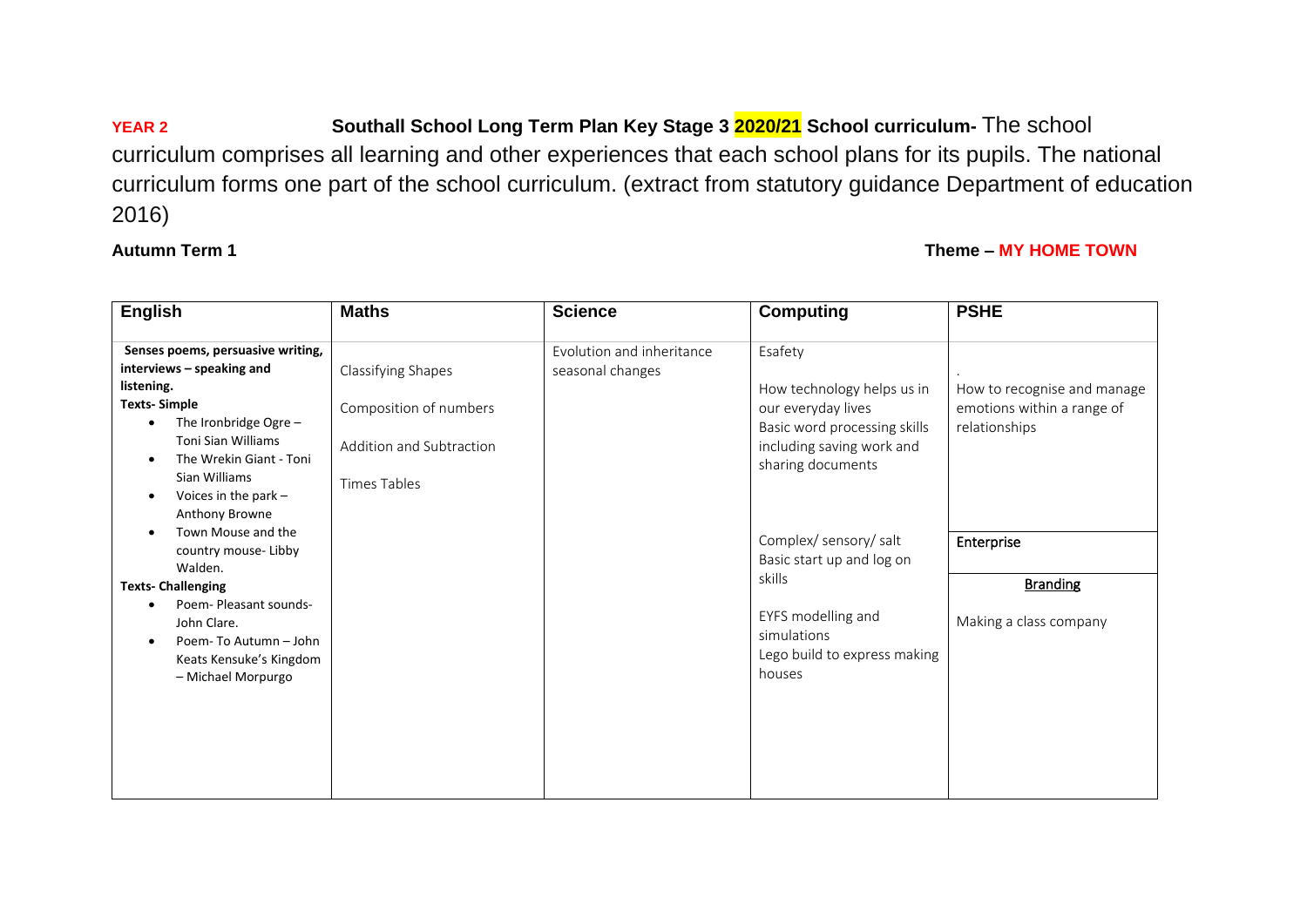| <b>Citizenship</b>                                                                                                                                                                                                                                                                                                 | <b>Expressive Arts</b>                                      | <b>PE</b>                                                                    | Art                                                                                                                                                                                                                            | <b>Design Technology</b>                                                                                                                                    |
|--------------------------------------------------------------------------------------------------------------------------------------------------------------------------------------------------------------------------------------------------------------------------------------------------------------------|-------------------------------------------------------------|------------------------------------------------------------------------------|--------------------------------------------------------------------------------------------------------------------------------------------------------------------------------------------------------------------------------|-------------------------------------------------------------------------------------------------------------------------------------------------------------|
| What does the monarchy do?                                                                                                                                                                                                                                                                                         | Music - Exploring telford's<br>culture through music.       | <b>Ball Games</b><br>Fitness<br>Swimming<br>Gymnastics<br>Cycling            | Scaffold: Autumn $1 & 2 -$<br>Pop Art (mark making,<br>observational drawing, tone,<br>pop art, artist study,<br>portraits, 3D model)<br><b>Complex:</b> Autumn $1 & 2 -$<br>Portraits (observational<br>drawing, tone, shape) | Recreate a landmark from<br>vour hometown i.e The<br>Ironbridge                                                                                             |
| <b>Humanities</b>                                                                                                                                                                                                                                                                                                  | <b>RE</b>                                                   | <b>Food Technology</b>                                                       | <b>Careers</b>                                                                                                                                                                                                                 | Independent learning                                                                                                                                        |
| <b>Local History Project</b><br>a study over time, testing how<br>far sites in their locality reflect<br>aspects of national history<br>included within this- a study of<br>an aspect of social history, such<br>as the impact through time of<br>the migration of people to, from<br>and within the British Isles | Exploring personal beliefs and<br>the beliefs of Christians | Food that is grown locally.<br>Basic food hygiene and<br>preparation skills. | Jobs in our local<br>community.<br>Telford past and present<br>Local labour market<br>information<br>Leisure and Tourism in<br>Telford<br>Types of business in Telford                                                         | Mobility in school<br>environment<br>Toileting skills<br>Dressing skills (coats, buttons,<br>zips)<br>Preparing and eating fruit<br>Cleaning up<br>Shopping |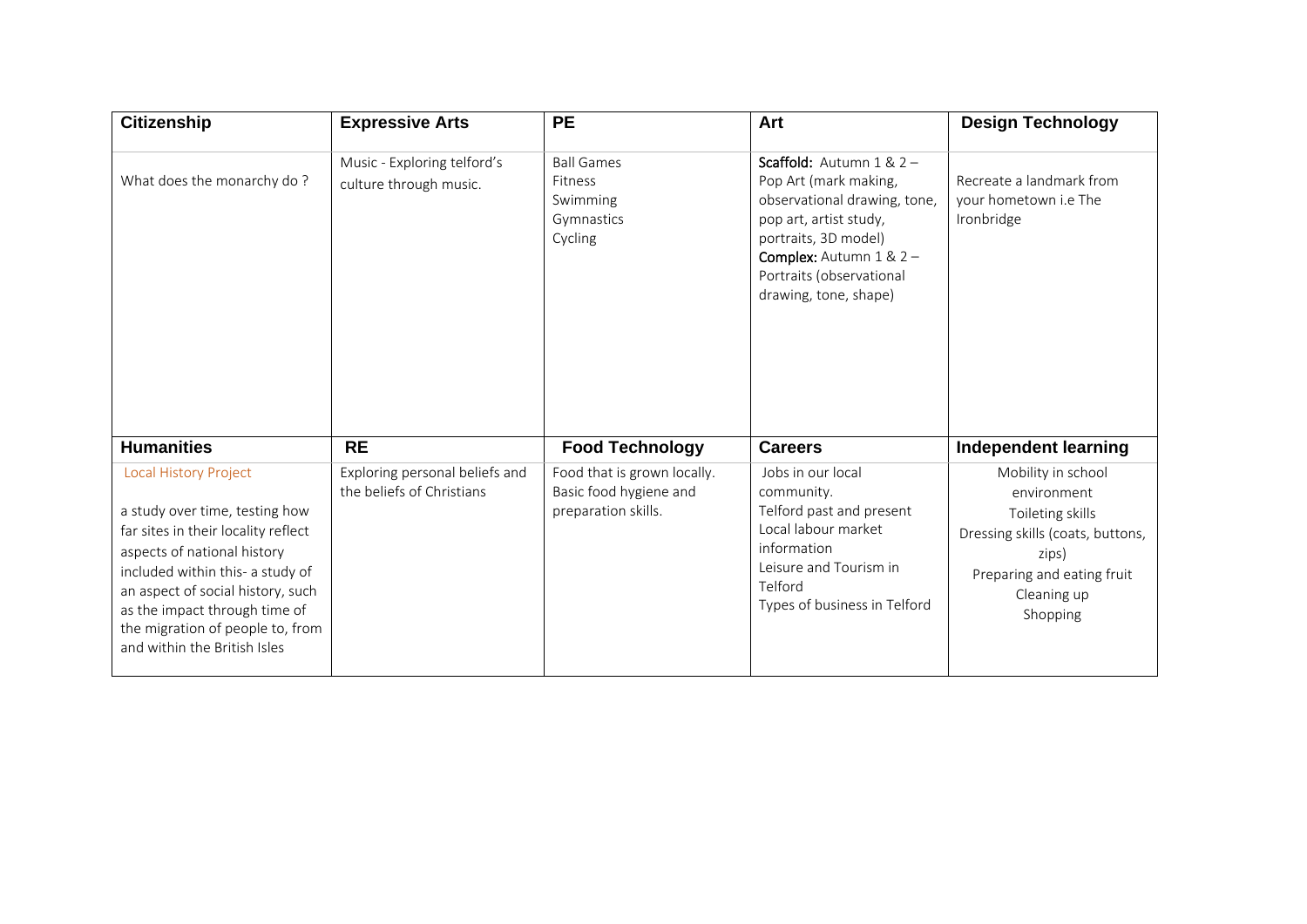### **Autumn Term 2 Theme: LET'S CELEBRATE**

| <b>English</b>                                                                                                                                                                         | <b>Maths</b>                                                                               | <b>Science</b>                                                          | <b>Computing</b>                                                                                                                | <b>PSHE</b>                                                           |
|----------------------------------------------------------------------------------------------------------------------------------------------------------------------------------------|--------------------------------------------------------------------------------------------|-------------------------------------------------------------------------|---------------------------------------------------------------------------------------------------------------------------------|-----------------------------------------------------------------------|
| Descriptive writing,<br>performance, recipes &/<br>menus,<br><b>Texts-Simple</b><br>Dipal's Diwali-<br>$\bullet$<br>twinkl original                                                    | Composition of numbers<br>Addition and Subtraction<br>Multiplication and Division<br>Money | Materials<br>states of matter<br>reversible and irreversible<br>changes | Multimedia<br>Create digital imagery.<br>Create presentation.<br>Complex groups<br>Digital imagery<br>Using paint programmes to | How to make informed<br>choices                                       |
| Ten Little Lights-<br>$\bullet$<br><b>Twinkl Original</b><br>Sparks in the Sky -<br>$\bullet$<br><b>Twinkl Original</b><br>Dragons in the city-<br>$\bullet$<br><b>Twinkl Original</b> | <b>Times Tables</b>                                                                        |                                                                         | explore colour shape and<br>form                                                                                                | Enterprise                                                            |
| Elf on the Shelf -<br>$\bullet$<br>Carol Aebersold<br><b>Texts- Challenging</b><br>A Christmas Carol-<br><b>Charles Dickens</b>                                                        |                                                                                            |                                                                         |                                                                                                                                 | Production<br>Planning and Making a<br>product for Christmas<br>Fayre |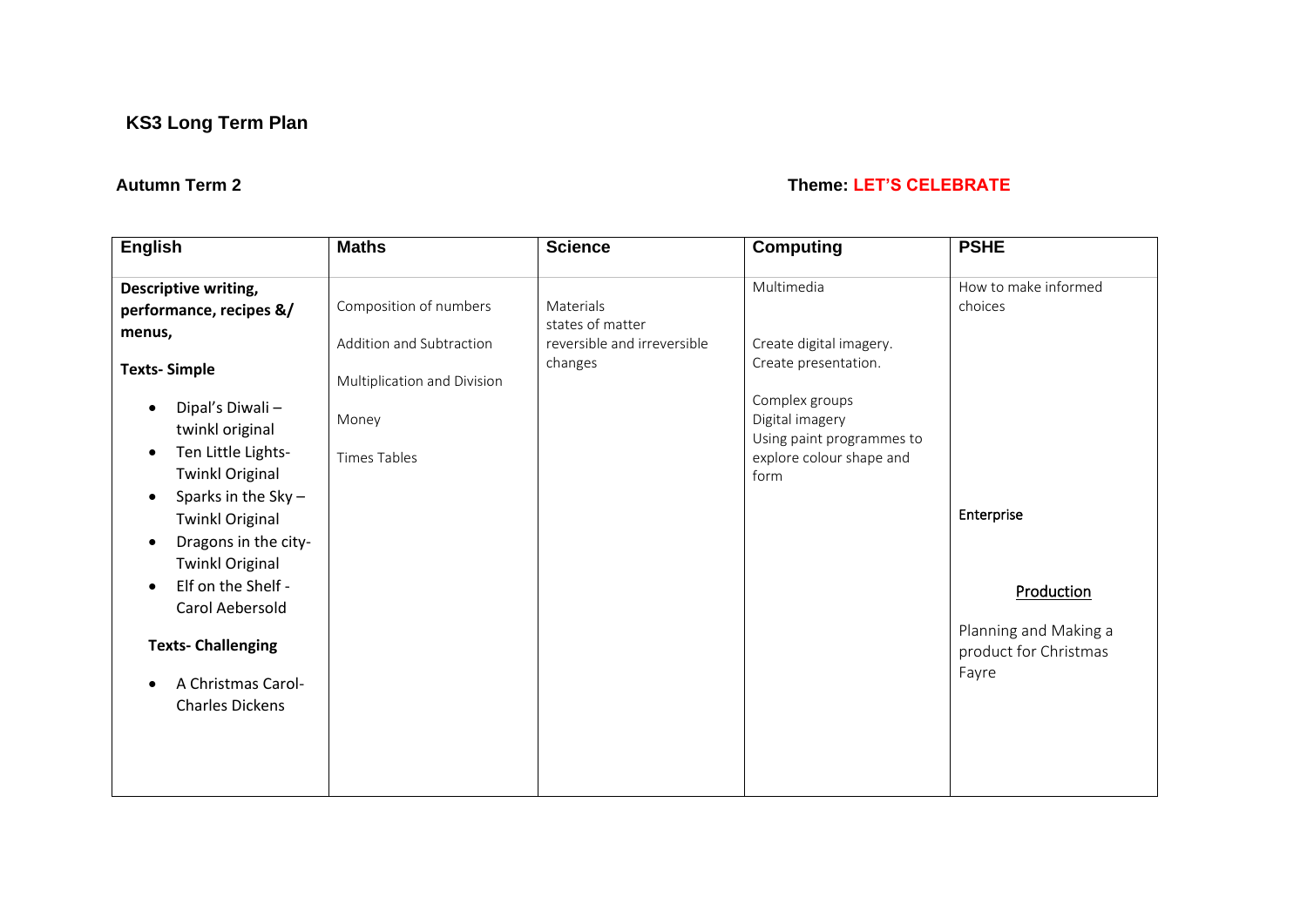| <b>Citizenship</b>                                                                                                                                                                                                                                                                                                                   | <b>Expressive Arts</b>                                                                                   | <b>PE</b>                                              | Art                                                                                                                                                                                                                                                          | <b>Design Technology</b>                                                                                                                                                                                                            |
|--------------------------------------------------------------------------------------------------------------------------------------------------------------------------------------------------------------------------------------------------------------------------------------------------------------------------------------|----------------------------------------------------------------------------------------------------------|--------------------------------------------------------|--------------------------------------------------------------------------------------------------------------------------------------------------------------------------------------------------------------------------------------------------------------|-------------------------------------------------------------------------------------------------------------------------------------------------------------------------------------------------------------------------------------|
| What is money and why is it<br>important?                                                                                                                                                                                                                                                                                            | Music - Christmas production                                                                             | <b>Ball Games</b><br>Fitness<br>Swimming<br>Gymnastics | <b>Scaffold:</b> Autumn $1 & 2 - Pop$<br>Art (mark making,<br>observational drawing, tone,<br>pop art, artist study, portraits,<br>3D model)<br><b>Complex:</b> Autumn $1 & 2 -$<br>Portraits (observational<br>drawing, tone, shape)                        | Make a personalised box for<br>an occasion                                                                                                                                                                                          |
| <b>Humanities</b>                                                                                                                                                                                                                                                                                                                    | <b>RE</b>                                                                                                | <b>Food Technology</b>                                 | <b>Careers</b>                                                                                                                                                                                                                                               | <b>Independent learning</b>                                                                                                                                                                                                         |
| <b>Britain since WWII</b><br>Compare:<br>society, economy and culture<br>across the period: for example,<br>work and leisure in town and<br>country, religion and<br>superstition in daily life,<br>theatre, art, music and<br>literature<br>Versus:<br>Social, cultural and<br>technological change in post-<br>war British society | Exploration of different<br>religious festivals to inspire a<br>piece of artwork based on<br>celebration | Celebration foods and drink.                           | Working conditions past and<br>present.<br>Compare working conditions<br>in the past (Victorian times) to<br>the present.<br>Rights and responsibilities in<br>the work place.<br>Health and Safety in the<br>workplace<br>To know what a trade union<br>is. | Independence moving around<br>school<br>Dressing skills (shoes, socks,<br>Velcro, laces)<br>Preparing and eating yoghurt<br>and cereal<br>Cleaning up<br>Shopping in a different setting<br>Washing hands<br>Seeking help when hurt |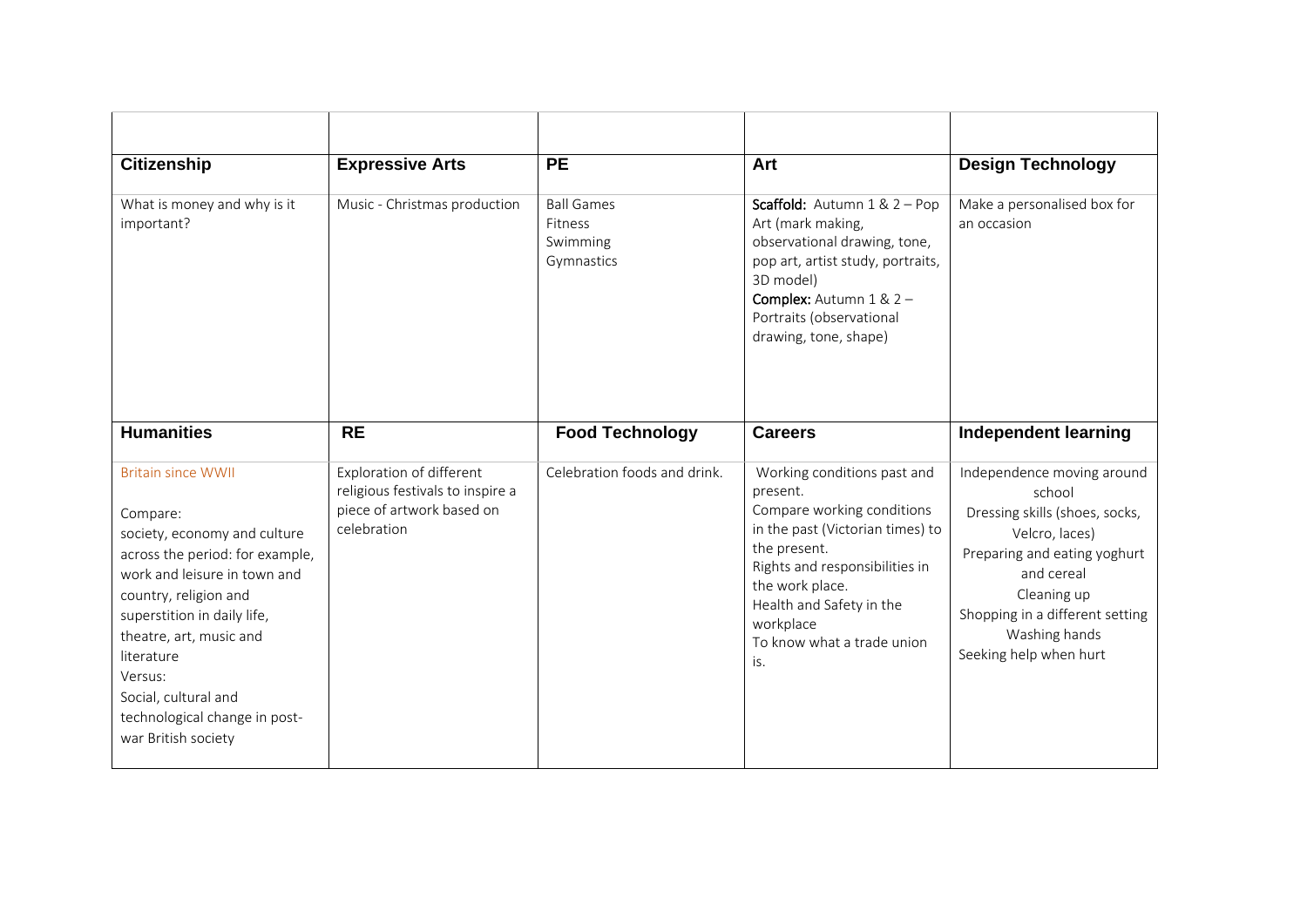# **Spring Term 1** Theme: TRANSPORT

| <b>English</b>                                                                                                                                                                                                                                            | <b>Maths</b>                                                                    | <b>Science</b> | <b>Computing</b>                                                                                                                                  | <b>PSHE</b>                          |
|-----------------------------------------------------------------------------------------------------------------------------------------------------------------------------------------------------------------------------------------------------------|---------------------------------------------------------------------------------|----------------|---------------------------------------------------------------------------------------------------------------------------------------------------|--------------------------------------|
| Persuasive writing, narrative stories,<br>diary writing, Non-fiction texts-<br>explanations, timetables, instructions<br><b>Texts-Simple</b><br>The Naughty Bus- Jan Oke<br>$\bullet$<br>Journey - Aaron Becker<br>٠<br>The Journey- Francesca Sanna<br>٠ | Addition and Subtraction<br>Multiplication and<br>division<br>Length and Height | forces         | Handling data<br>Using data software<br>Spreadsheet software<br>Complex groups<br>EYFS sorting data<br>Lego express - making<br>objects that move | Economic and business<br>environment |
| Range of nonfiction books<br>$\bullet$<br>about transport                                                                                                                                                                                                 | Mass and Weight                                                                 |                |                                                                                                                                                   |                                      |
| My Grumpy's motor car- John<br>$\bullet$<br>Burningham<br>Mrs Armitage on wheels by<br>$\bullet$                                                                                                                                                          | Volume and Capacity<br><b>Times Tables</b>                                      |                |                                                                                                                                                   | Enterprise<br>Advertising            |
| Quentin Blake<br><b>Texts Challenging</b>                                                                                                                                                                                                                 |                                                                                 |                |                                                                                                                                                   | Why do companies advertise?          |
| Titanic- Usbourne books<br>$\bullet$<br>The Secret Railway- Wendy<br>$\bullet$<br>Meddour<br>James and the Giant Peach-<br>$\bullet$<br><b>Roald Dahl</b>                                                                                                 |                                                                                 |                |                                                                                                                                                   |                                      |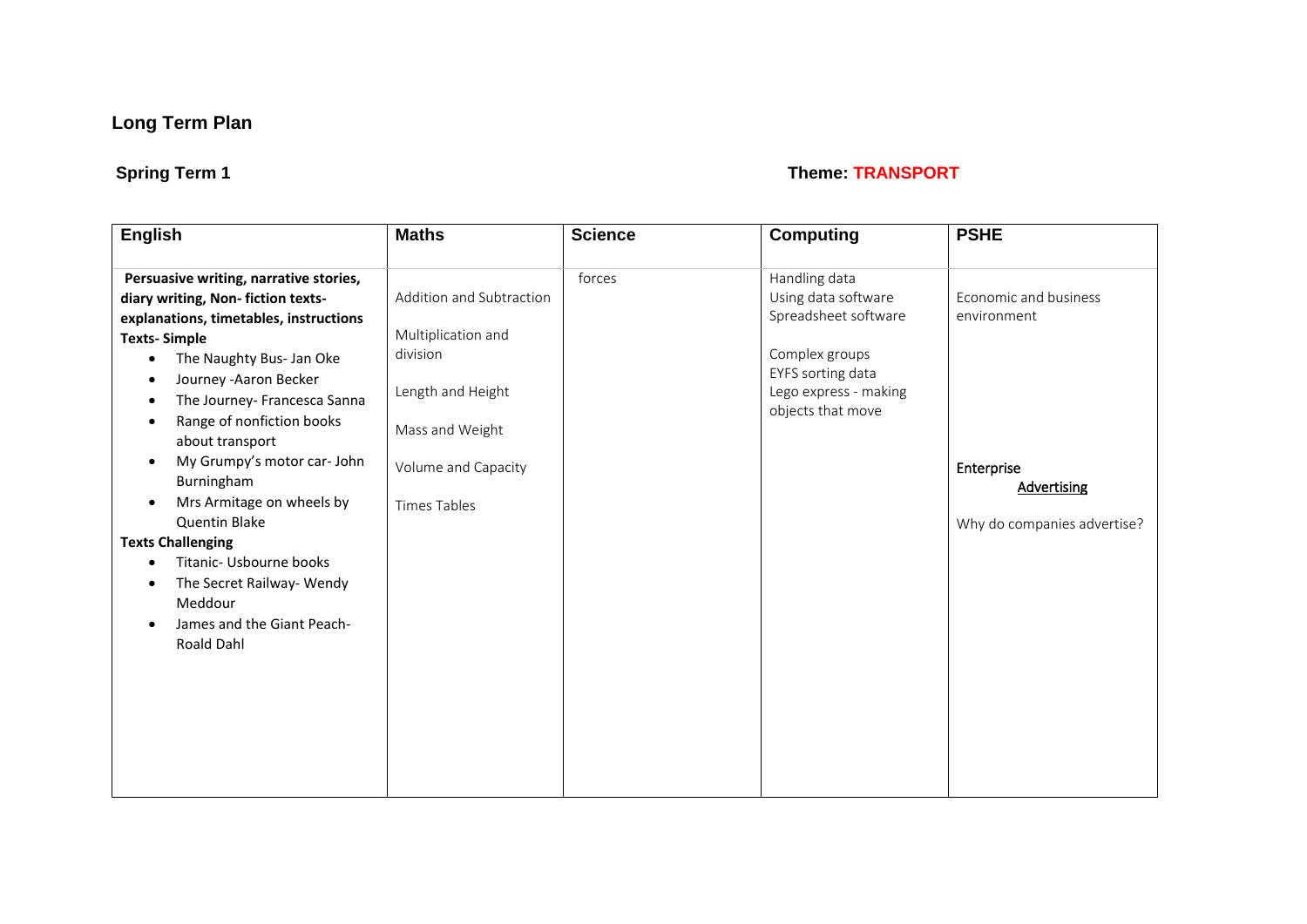| <b>Citizenship</b>                                                                                                                                                                                                                                                                                                                                                                                                                                                                                                                                                                                                                                     | <b>Expressive Arts</b>                                                             | <b>PE</b>                                            | Art                                                                                                                                                                                                      | <b>Design Technology</b>                                                                                                                                                                                                                                                                                          |
|--------------------------------------------------------------------------------------------------------------------------------------------------------------------------------------------------------------------------------------------------------------------------------------------------------------------------------------------------------------------------------------------------------------------------------------------------------------------------------------------------------------------------------------------------------------------------------------------------------------------------------------------------------|------------------------------------------------------------------------------------|------------------------------------------------------|----------------------------------------------------------------------------------------------------------------------------------------------------------------------------------------------------------|-------------------------------------------------------------------------------------------------------------------------------------------------------------------------------------------------------------------------------------------------------------------------------------------------------------------|
| What is the role of a citizen?                                                                                                                                                                                                                                                                                                                                                                                                                                                                                                                                                                                                                         | Drama - Rosa Parks story                                                           | Cross country<br><b>Fitness</b><br>Swimming<br>Games | <b>Scaffold:</b> Spring $1 & 2 -$<br>Gargoyles (ceramic clay,<br>3D model, observational<br>drawing, mixed media)<br><b>Complex:</b> Spring $1 & 2 -$<br>Building Brick (LEGO, tone,<br>shape, numeracy) | Make my own model form of<br>transport car, truck, buggy,<br>trike, bike                                                                                                                                                                                                                                          |
| <b>Humanities</b>                                                                                                                                                                                                                                                                                                                                                                                                                                                                                                                                                                                                                                      | <b>RE</b>                                                                          | Food Technology                                      | <b>Careers</b>                                                                                                                                                                                           | Independent learning                                                                                                                                                                                                                                                                                              |
| Map work<br>Build on their knowledge of globes, maps<br>and atlases and apply and develop this<br>knowledge routinely in the classroom<br>and in the field<br>interpret Ordnance Survey maps in the<br>classroom and the field, including using<br>grid references and scale, topographical<br>and other thematic mapping, and aerial<br>and satellite photographs<br>use Geographical Information Systems<br>(GIS) to view, analyse and interpret<br>places and data § use fieldwork in<br>contrasting locations to collect, analyse<br>and draw conclusions from geographical<br>data, using multiple sources of<br>increasingly complex information | <b>Exploration of milestones</b><br>that happen in personal<br>and religious lives | Portable food and packed<br>lunches.                 | Careers in the Transport<br>Industry.<br>Careers in the car industry.<br>Training needed to be a<br>lorry driver.<br>The Aviation Industry.<br><b>Emergency services</b><br>Careers at sea.              | Mobility in the community $-$<br>stairs, escalators, lifts<br>Using public toilets<br>Dressing skills (tshirts,<br>jumpers, cardigans - buttons)<br>Preparing and eating fruit<br>salad using a fork<br>Cleaning up<br>Brushing teeth<br>Following signs in the<br>community<br>Increased independence in<br>shop |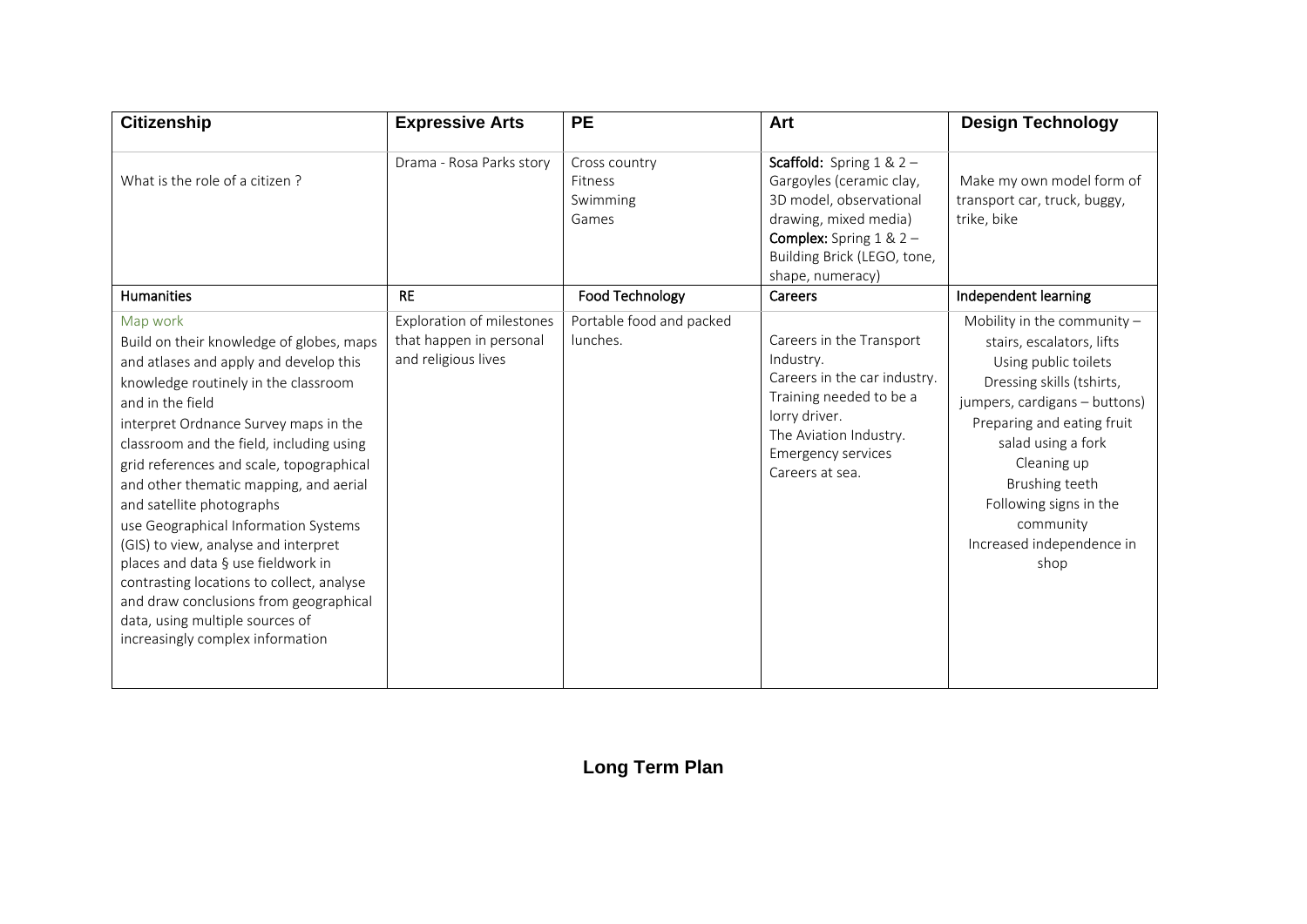# **Spring Term 2 Theme: SUPERHERO SUPERHUMAN**

| <b>English</b>                 | <b>Maths</b>                | <b>Science</b> | <b>Computing</b>          | <b>PSHE</b>              |
|--------------------------------|-----------------------------|----------------|---------------------------|--------------------------|
| Film narrative, biographies,   |                             | Health         | Exploring digital imagery | Puberty                  |
| comparisons, character         | Addition and Subtraction    | Organs         | Animation                 |                          |
| descriptions, comic strips     |                             | Skeleton       |                           |                          |
| <b>Texts-Simple</b>            | Multiplication and division | microbes       |                           |                          |
| The Incredibles (film)         |                             |                | Complex Groups            |                          |
| Comic books                    | Time                        |                | Digital imagery           |                          |
| Supertato- Sue Hendra          |                             |                | Creating sound and music  |                          |
| Range of extracts about        | <b>Times Tables</b>         |                |                           |                          |
| inspiring people - from Boys   |                             |                |                           |                          |
| who dare to be different/      |                             |                |                           |                          |
| goodnight stories for rebel    |                             |                |                           | Enterprise               |
| girls/ other similar books.    |                             |                |                           |                          |
| Traction man is here-Mini Grey |                             |                |                           | What is profit?          |
| Superworm- Julia Donaldson     |                             |                |                           |                          |
| Cartoon kid - Jeremy strong    |                             |                |                           | How to make a profit     |
| <b>Texts-Challenging</b>       |                             |                |                           |                          |
| Superhero street by Phil Earle |                             |                |                           |                          |
| The Iron Man- Ted Hughes /     |                             |                |                           |                          |
| The Iron Giant                 |                             |                |                           |                          |
| Range of extracts about        |                             |                |                           |                          |
| inspiring people - from Boys   |                             |                |                           |                          |
| who dare to be different/      |                             |                |                           |                          |
| goodnight stories for rebel    |                             |                |                           |                          |
| girls/ other similar books.    |                             |                |                           |                          |
|                                |                             |                |                           |                          |
| <b>Citizenship</b>             | <b>Expressive Arts</b>      | <b>PE</b>      | Art                       | <b>Design Technology</b> |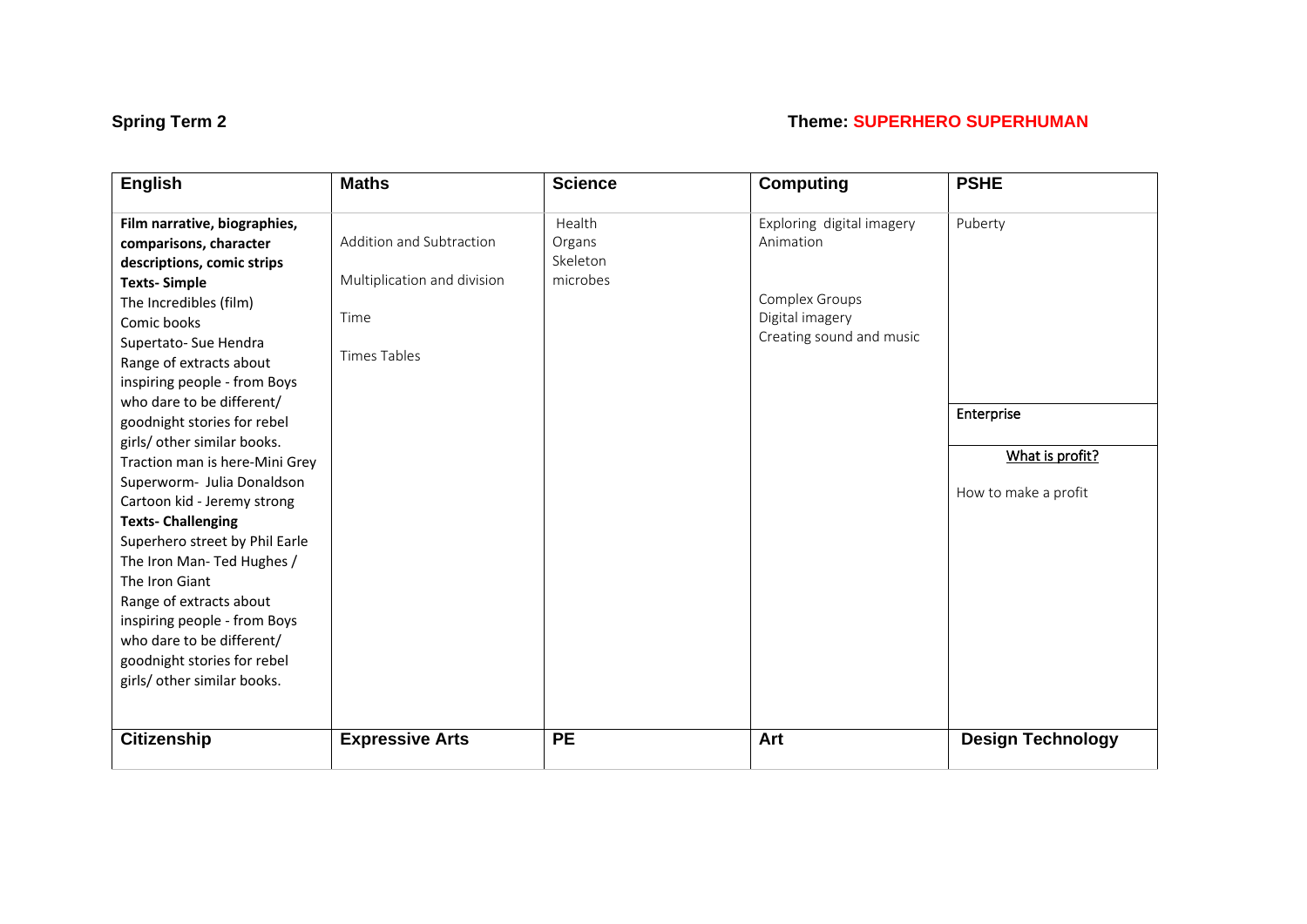| What are laws?                                                                                   | Drama - Improvisation unit on<br>everyday heroes eg. Nurses or<br>doctors | Cross country<br><b>Ball games</b><br>Fitness<br>Swimming                              | <b>Scaffold:</b> Spring $1 & 2 -$<br>Gargoyles (ceramic clay,<br>3D model, observational<br>drawing, mixed media)<br><b>Complex:</b> Spring $1 & 2 -$<br>Building Brick (LEGO,<br>tone, shape, numeracy) | Design and model an<br>adaptation that improves<br>something on you. i.e a<br>robotic hand, a spring foot,<br>glasses that zoom in and out.                                                                                                                                                   |
|--------------------------------------------------------------------------------------------------|---------------------------------------------------------------------------|----------------------------------------------------------------------------------------|----------------------------------------------------------------------------------------------------------------------------------------------------------------------------------------------------------|-----------------------------------------------------------------------------------------------------------------------------------------------------------------------------------------------------------------------------------------------------------------------------------------------|
| <b>Humanities</b>                                                                                | <b>RE</b>                                                                 | <b>Food Technology</b>                                                                 | Careers                                                                                                                                                                                                  | Independent learning                                                                                                                                                                                                                                                                          |
| World War II<br>Challenges for Britain,<br>Europe and the wider world<br>1901 to the present day | Exploration of different<br>religious 'heroes'                            | Eatwell plate. Exploring what<br>foods are super foods and<br>how they give us energy. | Build your own Superhero<br>Guess the superhero<br>What are their strengths and<br>qualities?<br>What are their weaknesses?<br>Design your own superhero                                                 | Using trolleys and baskets<br>in shops<br>Public toilets<br>Dressing skills (trousers,<br>skirts, dresses, zips and clip<br>fastenings)<br>Cleaning up<br>Using a zebra crossing<br>Using traffic lights<br>Walking in the community<br>Ordering a meal<br>Shopping in a different<br>setting |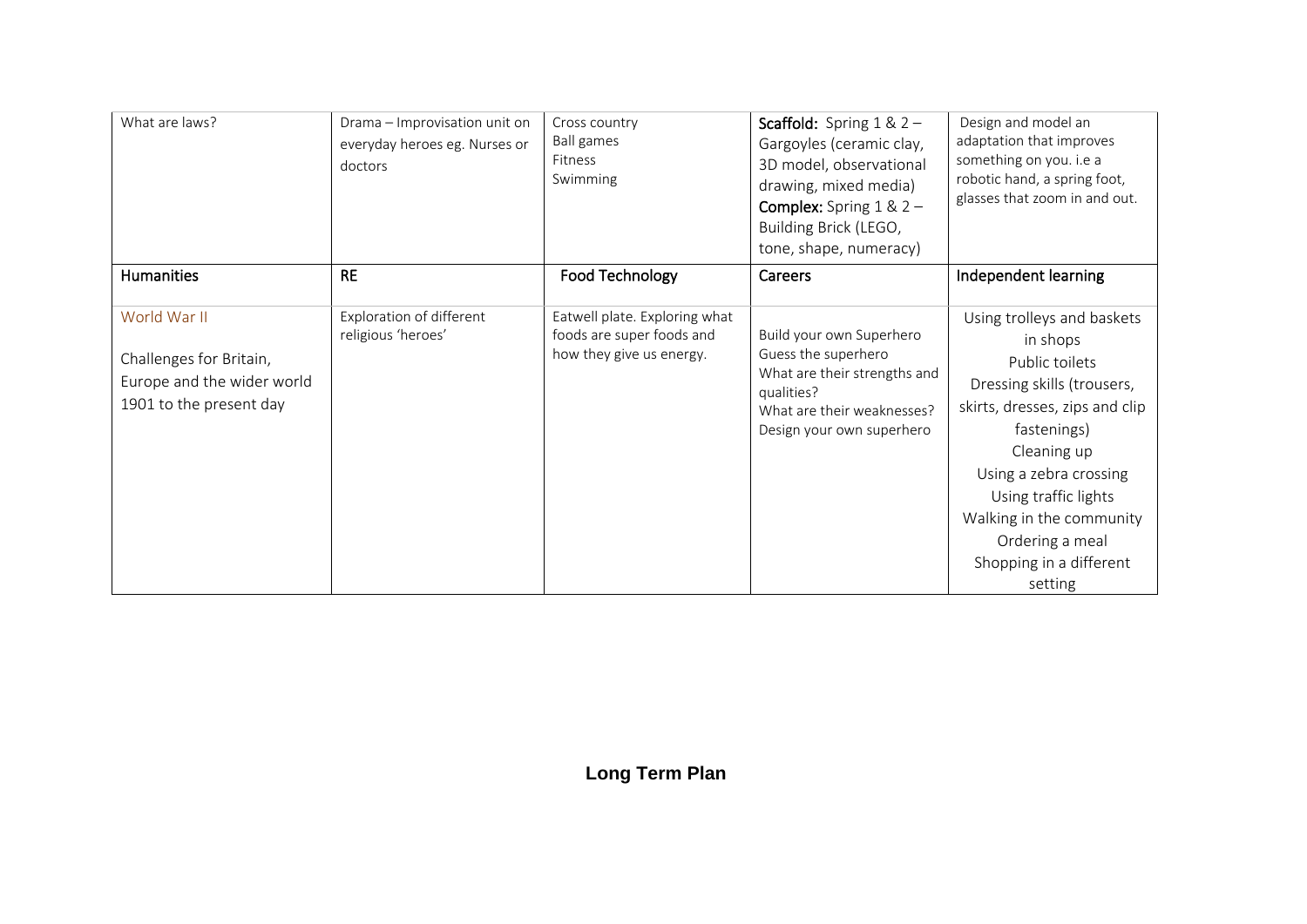### **Summer Term 1** Theme: **FANTASTIC FOOD**

| <b>English</b>                                        | <b>Maths</b>                | <b>Science</b> | <b>Computing</b>           | <b>PSHE</b>              |
|-------------------------------------------------------|-----------------------------|----------------|----------------------------|--------------------------|
| Poetry, descriptive language,                         |                             |                | E safety                   |                          |
|                                                       | Addition and Subtraction    |                |                            |                          |
| character descriptions, recipe                        |                             | Plants         | multimedia presentations ( | Drugs and alcohol        |
| writing                                               |                             | Adaptations    | TV CHEF)                   |                          |
| <b>Texts-Simple</b>                                   | Multiplication and division | Classification |                            |                          |
| Rameenas Ramadan - twinkl                             |                             | reproduction   |                            |                          |
| original                                              | Time                        |                | Complex groups EYFS        |                          |
| Handas Surprise - Eileen Browne<br>$\bullet$          |                             |                | Text processing and        |                          |
| The Highway Rat- Julia<br>٠<br>Donaldson              | <b>Statistical Charts</b>   |                | multimedia                 |                          |
| Chocolate Cake - Michael Rosen<br>$\bullet$<br>(poem) | <b>Times Tables</b>         |                |                            |                          |
| Oliver's vegetables (Vivian<br>$\bullet$<br>French)   |                             |                |                            |                          |
| The Lighthouse Keeper's Lunch<br>$\bullet$            |                             |                |                            |                          |
| (Ronda Armitage)                                      |                             |                |                            | Enterprise               |
| Green Eggs and Ham- Dr Seuss<br>$\bullet$             |                             |                |                            |                          |
| Tasty Poems &/ Ketchup on your<br>$\bullet$           |                             |                |                            |                          |
| cornflakes- Nick Sharratt                             |                             |                |                            | What is quality control? |
| <b>Texts- Challenging</b>                             |                             |                |                            |                          |
| Ratburger-David                                       |                             |                |                            | How to make the most of  |
| Walliams                                              |                             |                |                            | the product              |
|                                                       |                             |                |                            |                          |
|                                                       |                             |                |                            |                          |
|                                                       |                             |                |                            |                          |
|                                                       |                             |                |                            |                          |
|                                                       |                             |                |                            |                          |
|                                                       |                             |                |                            |                          |
|                                                       |                             |                |                            |                          |
|                                                       |                             |                |                            |                          |
| <b>Citizenship</b>                                    |                             | <b>PE</b>      | Art                        | <b>Design Technology</b> |
|                                                       | <b>Expressive Arts</b>      |                |                            |                          |
|                                                       |                             |                |                            |                          |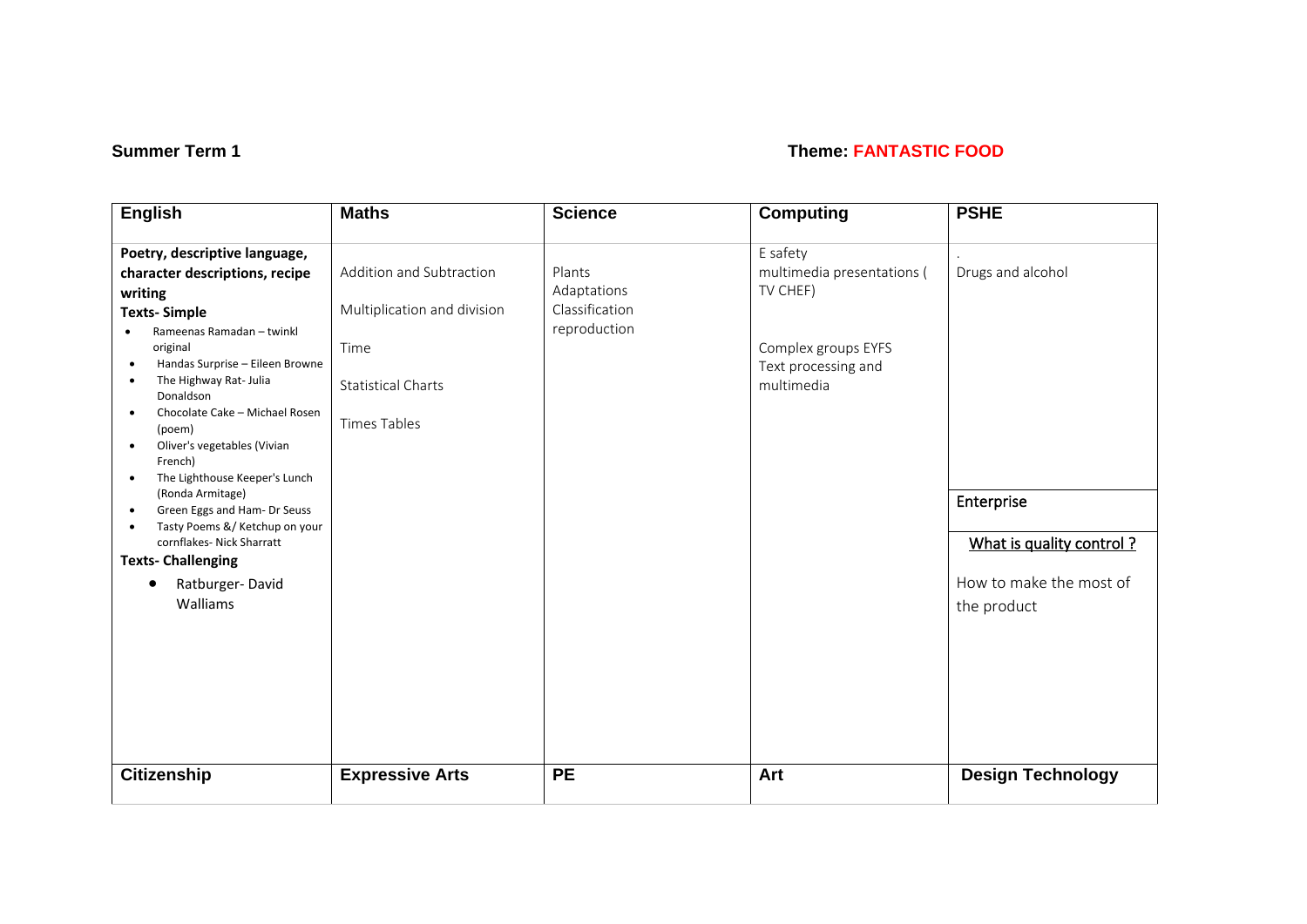| Global issues and making a<br>difference                                                                                                                                                                                  | Dance - Food production line<br>dance, from seed to shelf                      | Athletics<br>Games<br>Orienteering<br>Cycling | <b>Scaffold:</b> Summer $1 & 2 -$<br>Insects (mosaic, 3D<br>model, observational<br>drawing, mixed media)<br><b>Complex:</b> Summer $1 & 2 -$<br>Masks (superhero, mardi<br>gras, artist research) | Make my own cakestand,<br>plate or fork or spoon                                                                                                                                                                                                                                                                                                     |
|---------------------------------------------------------------------------------------------------------------------------------------------------------------------------------------------------------------------------|--------------------------------------------------------------------------------|-----------------------------------------------|----------------------------------------------------------------------------------------------------------------------------------------------------------------------------------------------------|------------------------------------------------------------------------------------------------------------------------------------------------------------------------------------------------------------------------------------------------------------------------------------------------------------------------------------------------------|
| <b>Humanities</b>                                                                                                                                                                                                         | <b>RE</b>                                                                      | Food Technology                               | <b>Careers</b>                                                                                                                                                                                     | Independent learning                                                                                                                                                                                                                                                                                                                                 |
| An African study<br>Understand geographical<br>similarities, differences and<br>links between places through<br>the study of human and<br>physical geography of a<br>region within Africa, and of a<br>region within Asia | Exploration of significance and<br>symbolism of food in different<br>religions | Farming<br>Locally produced food.             | Careers in Hospitality and<br>Catering<br>The structure of the<br>Hospitality Industry<br>Career's opportunities<br>Careers sources                                                                | Following a route walking in the<br>community<br>Putting on clothes the right way<br>Preparing and eating sandwiches<br>Cleaning up<br>Increased independence shopping<br>in a familiar place<br>Use of zebra crossing and traffic<br>light<br>Recognising when it is safe to<br>cross the road<br>Walk to a local shop<br>Ordering food<br>Shopping |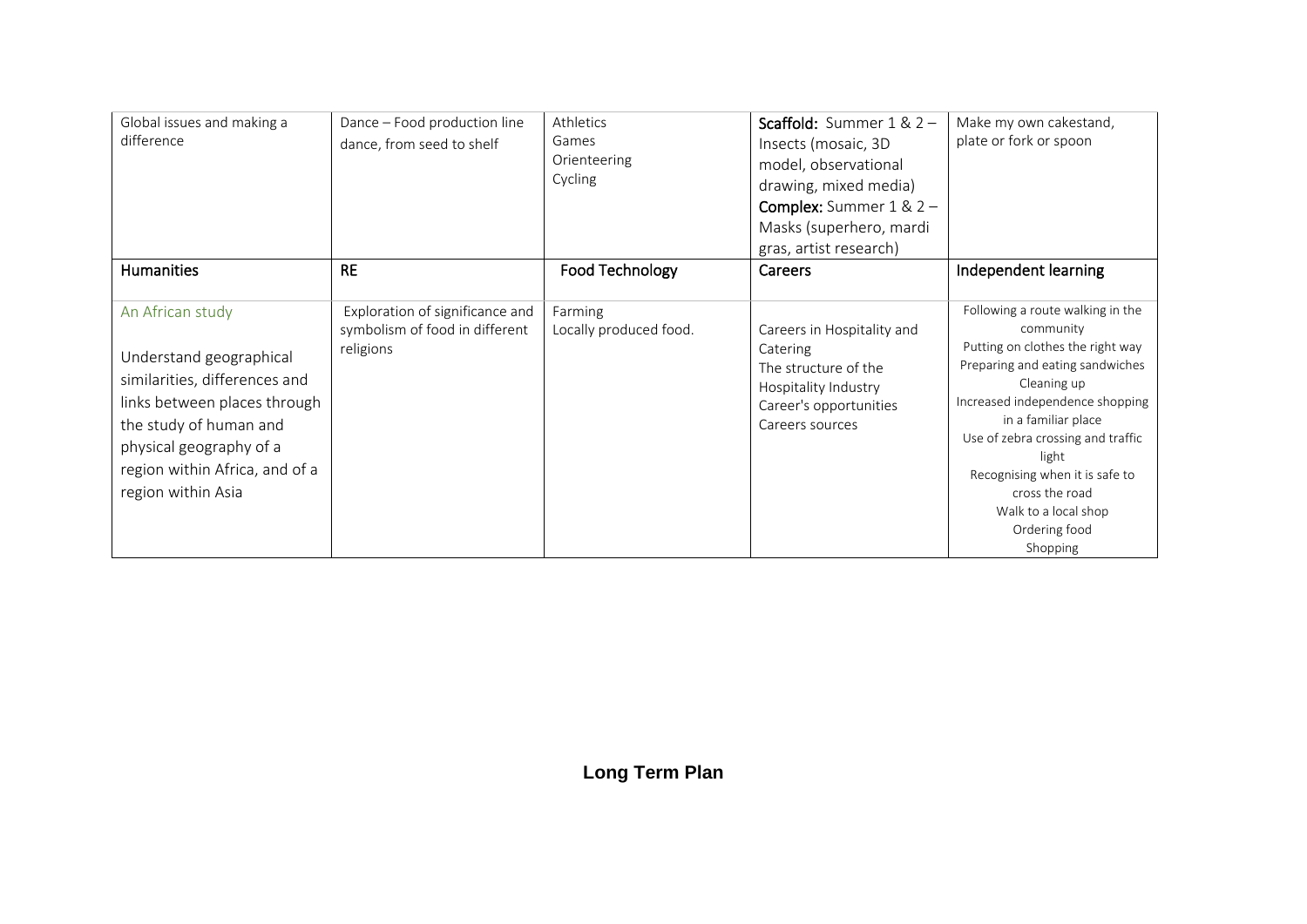### **Summer Term 2** Theme: **JOURNEYS( THROUGH TIME)**

| <b>English</b>                                                                                                                                                                                                                                                                           | <b>Maths</b>                                                                       | <b>Science</b>                               | <b>Computing</b>                                                                                                                                                                            | <b>PSHE</b>                                                                     |
|------------------------------------------------------------------------------------------------------------------------------------------------------------------------------------------------------------------------------------------------------------------------------------------|------------------------------------------------------------------------------------|----------------------------------------------|---------------------------------------------------------------------------------------------------------------------------------------------------------------------------------------------|---------------------------------------------------------------------------------|
| Myths and legends, stories from<br>other cultures/times.<br><b>Texts-Simple</b><br>The dinosaur that pooped the past -<br>Tom Fletcher<br>Tales from around the world-                                                                                                                   | Addition and Subtraction<br>Multiplication and division<br>Fractions, Decimals and | Electricity<br>Sound<br>magnets              | Using the internet to<br>research<br>Using the internet to<br>develop ideas<br>Fake news                                                                                                    | Managing loss including<br>bereavement, separation<br>and divorce<br>Enterprise |
| https://www.bbc.co.uk/teach/class-<br>clips-video/english-ks1-tales-from-<br>around-the-world/zmybnrd<br><b>Texts-Challenging</b><br>The Pack of Pompeii- Twinkl original<br>History Hackers: Victorian Venture-<br><b>Twinkl Original</b><br>The Saga of Eric the Viking-Terry<br>Jones | Percentages<br>Angles<br><b>Times Tables</b>                                       |                                              | Complex groups<br>EYFS research                                                                                                                                                             | Production<br>Planning and Making a<br>product for Summer Fayre                 |
| <b>Citizenship</b>                                                                                                                                                                                                                                                                       | <b>Expressive Arts</b>                                                             | <b>PE</b>                                    | Art                                                                                                                                                                                         | Design Technology                                                               |
| What is collective action?                                                                                                                                                                                                                                                               | Dance- dance through the<br>decades<br>End of year production                      | Football<br>Athletics<br>Swimming<br>Cycling | Scaffold: Summer $1 & 2 -$<br>Insects (mosaic, 3D model,<br>observational drawing,<br>mixed media)<br><b>Complex:</b> Summer $1 & 2 -$<br>Masks (superhero, mardi<br>gras, artist research) | Make my own space rocket.                                                       |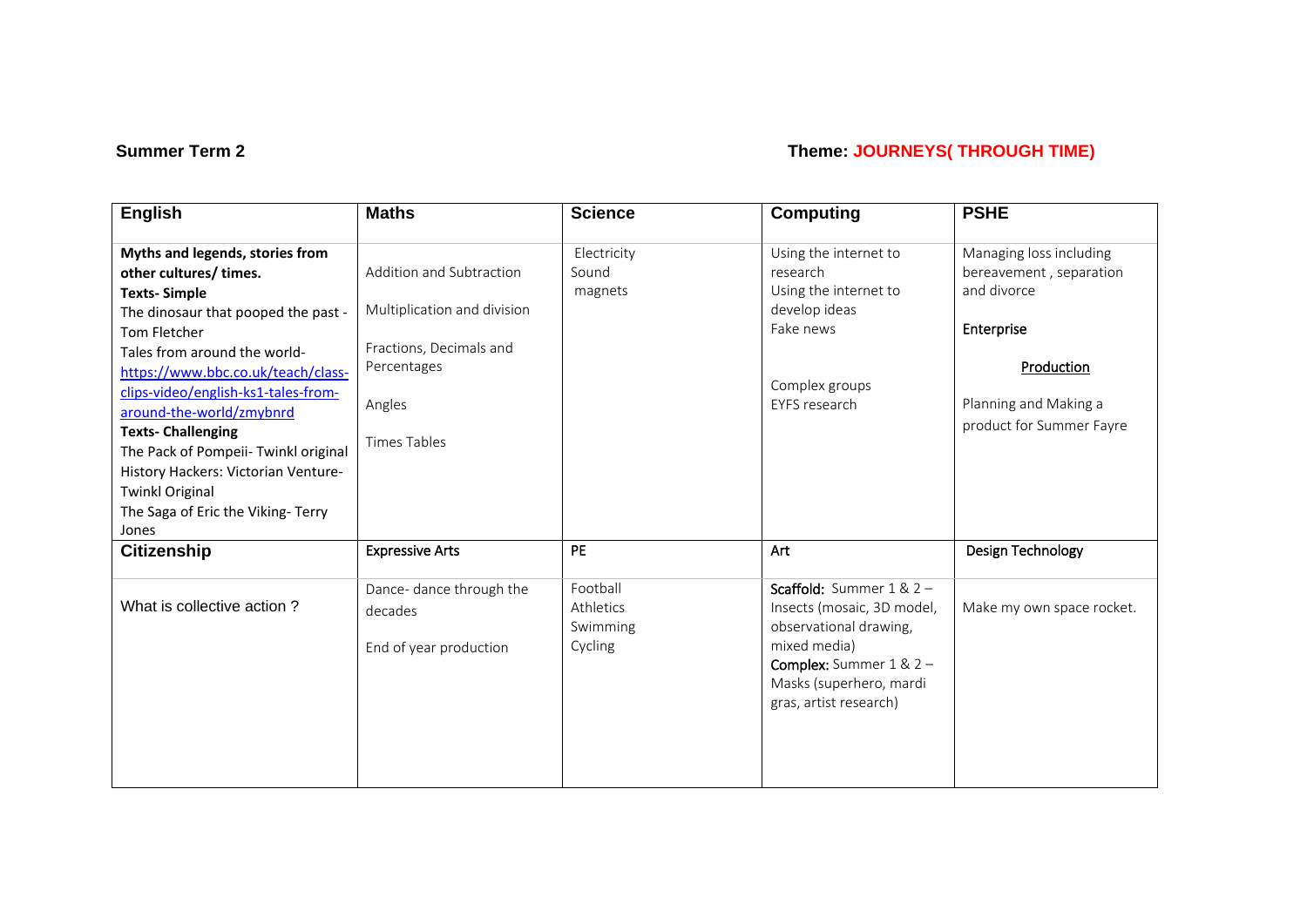| <b>Humanities</b>                                                                                                                                                                                                                                                            | <b>RE</b>                                           | <b>Food Technology</b>               | <b>Careers</b>                                                                                                         | Independent learning                                                                                                                                                                                                        |
|------------------------------------------------------------------------------------------------------------------------------------------------------------------------------------------------------------------------------------------------------------------------------|-----------------------------------------------------|--------------------------------------|------------------------------------------------------------------------------------------------------------------------|-----------------------------------------------------------------------------------------------------------------------------------------------------------------------------------------------------------------------------|
| Humans & nature and how they<br>have changed the world<br>Understand how human and<br>physical processes interact to<br>influence, and change<br>landscapes, environments and<br>the climate; and how human<br>activity relies on effective<br>functioning of natural system | Exploration of truth and if it<br>changes over time | Traditional dishes from long<br>ago. | Space Rescue Mission<br>Identify own interests and<br>abilities<br>Match skills and qualities to<br>a job<br>Team work | Preparing and eating<br>picnic related food<br>Applying cleaning skills to<br>different situations<br>Trip to an unfamiliar shop<br>- spending money and<br>making their own choices<br>Walk to park<br>Buying an ice cream |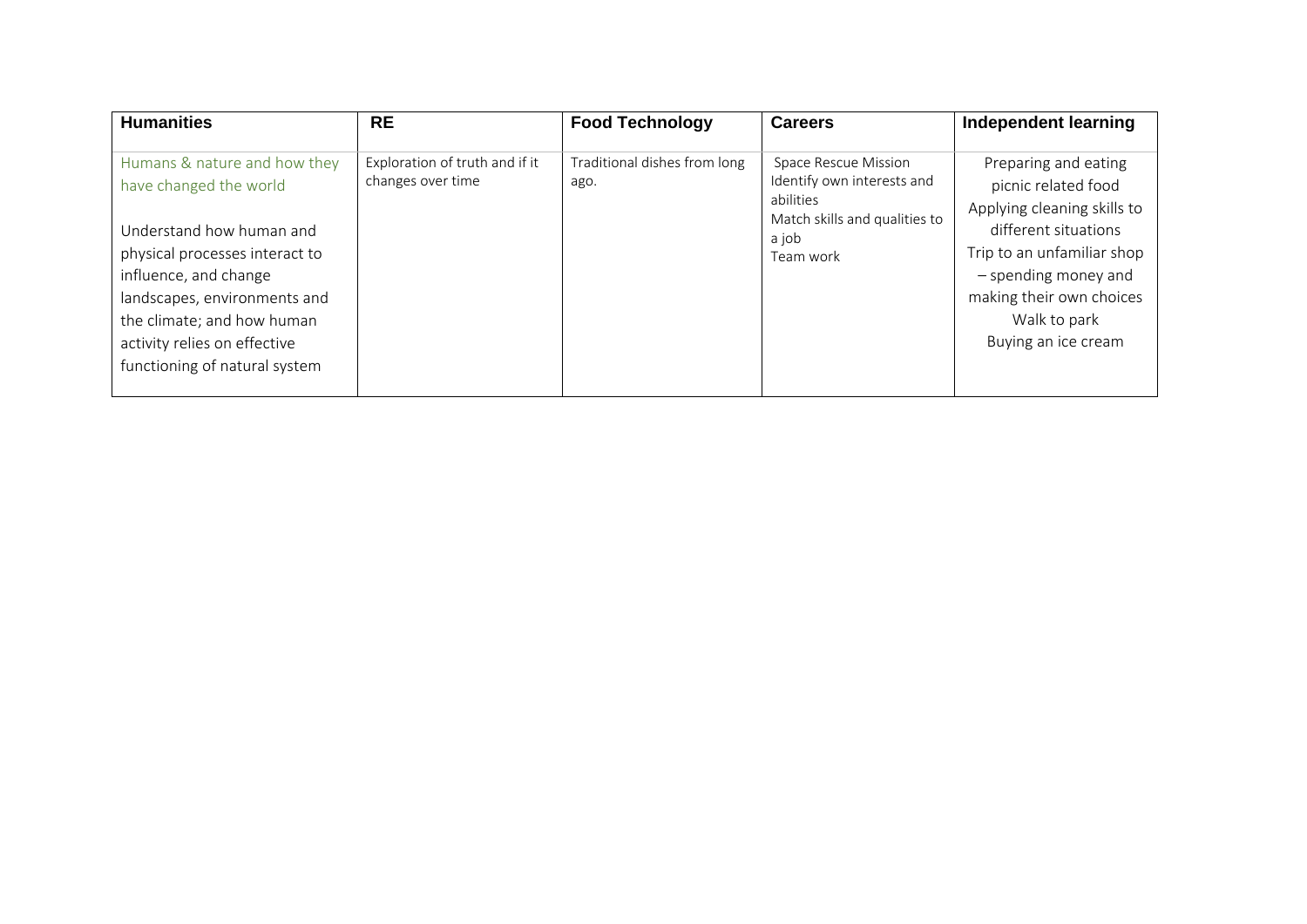### **YEAR ONE Southall School Long Term Plan Key Stage 3 2021/22**

**School curriculum- The school curriculum comprises all learning and other experiences that each school plans for its pupils. The national curriculum forms one part of the school curriculum. (extract from statutory guidance Department of education 2016)** 

### **Autumn Term 1 Theme – MAGNIFICENT ME**

| <b>English</b>                                                                                                                                                                                                                                                                                                                                                                                                                                                                                     | <b>Maths</b>                                                                                                                              | <b>Science</b>     | <b>Computing</b>                                              | <b>PSHE</b>                                                                                                                                                         |
|----------------------------------------------------------------------------------------------------------------------------------------------------------------------------------------------------------------------------------------------------------------------------------------------------------------------------------------------------------------------------------------------------------------------------------------------------------------------------------------------------|-------------------------------------------------------------------------------------------------------------------------------------------|--------------------|---------------------------------------------------------------|---------------------------------------------------------------------------------------------------------------------------------------------------------------------|
| Diary writing, writing lists.<br>Developing communication<br>skills.<br><b>Texts - Simple Giraffes</b><br>Can't dance- Giles<br>Andreae,<br>You Choose (various)- Nick<br>$\blacksquare$<br>Sharratt & Pippa Goodhart,<br>We are all different-Twinkl<br>$\ddot{\phantom{1}}$<br>original<br>The One the Only<br>$\ddot{\phantom{1}}$<br>magnificent me-Dan<br>Haseltine,<br>Texts - challenging Matilda-<br>Roald Dahl.<br>Diary extracts- Anne Frank,<br>Dork Diaries, Diary of a<br>Wimpey Kid. | Comparison of quantities and<br>measures<br>2D and 3D shapes<br>Composition of numbers<br>Addition and Subtraction<br><b>Times Tables</b> | Teeth<br>nutrition | E safety<br>Digital imagery<br><b>EYFS</b><br>Digital imagery | <b>Health and Wellbeing</b><br>How to maintain physical<br>mental and emotional health<br>and well being<br>Enterprise<br><b>Branding</b><br>Making a class company |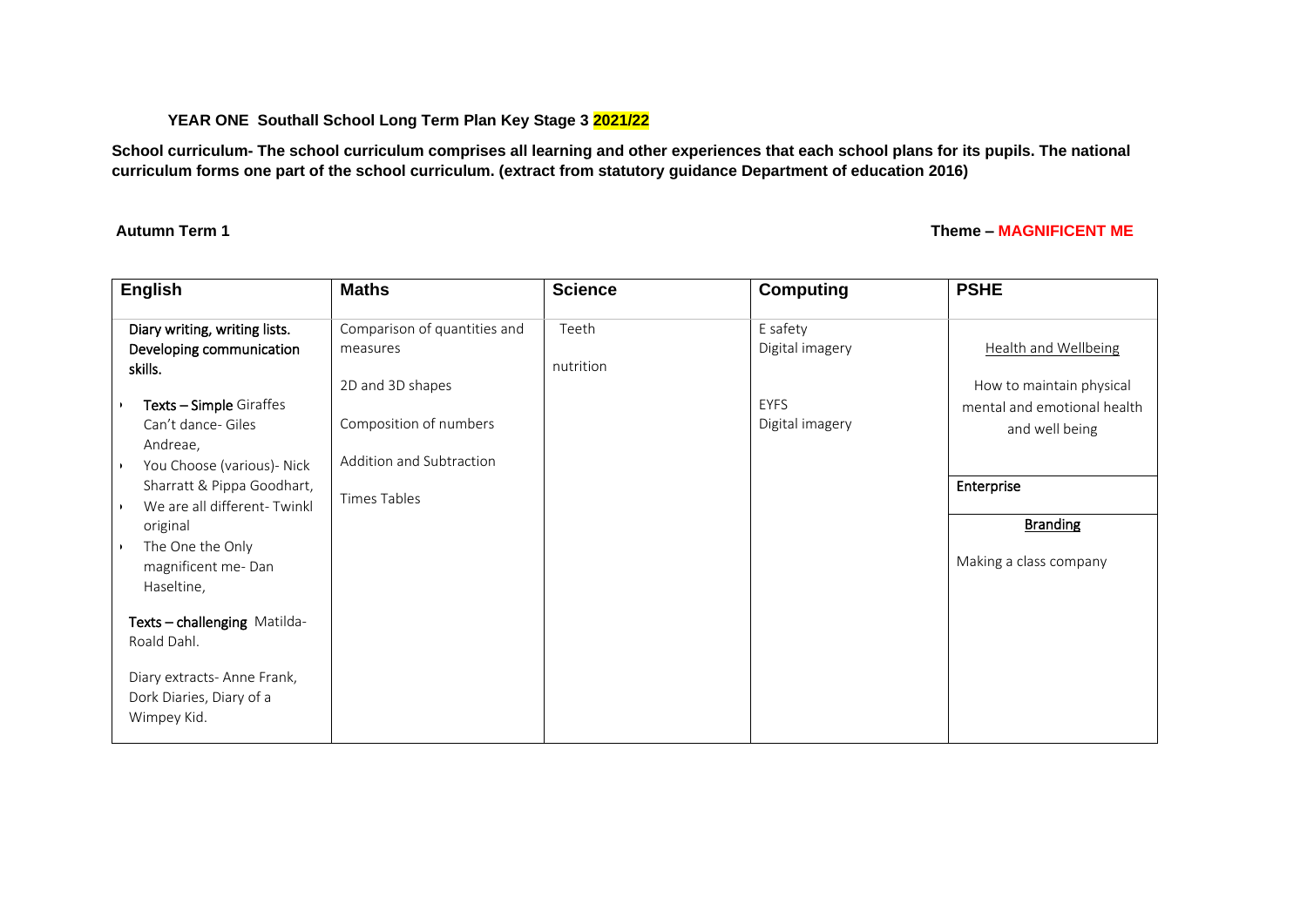| Citizenship                                                                                     | <b>Expressive Arts</b>                                                                                                                                                | <b>PE</b>                                                                                                                                                                                                                                 | Art                                                                                                                                                                                                                                                                                                | <b>Design Technology</b>                                                                                                                                    |
|-------------------------------------------------------------------------------------------------|-----------------------------------------------------------------------------------------------------------------------------------------------------------------------|-------------------------------------------------------------------------------------------------------------------------------------------------------------------------------------------------------------------------------------------|----------------------------------------------------------------------------------------------------------------------------------------------------------------------------------------------------------------------------------------------------------------------------------------------------|-------------------------------------------------------------------------------------------------------------------------------------------------------------|
| Democracy                                                                                       | Dance                                                                                                                                                                 | A selection from:                                                                                                                                                                                                                         | Scaffold: Autumn 1 - Graffiti<br>(tone, curves, straight line)                                                                                                                                                                                                                                     | Make a multi picture frame /<br>picture stand to show what I                                                                                                |
| To vote Southall Parliament                                                                     |                                                                                                                                                                       | Football                                                                                                                                                                                                                                  |                                                                                                                                                                                                                                                                                                    | like or who I am.                                                                                                                                           |
| What does the monarchy do?                                                                      |                                                                                                                                                                       | Handball                                                                                                                                                                                                                                  | Complex: Autumn 1 - Colour<br>Mixing (primary and                                                                                                                                                                                                                                                  |                                                                                                                                                             |
| What is voting?                                                                                 |                                                                                                                                                                       | X-Country                                                                                                                                                                                                                                 | secondary colours, the<br>colour wheel)                                                                                                                                                                                                                                                            |                                                                                                                                                             |
|                                                                                                 |                                                                                                                                                                       | Dodgeball                                                                                                                                                                                                                                 |                                                                                                                                                                                                                                                                                                    |                                                                                                                                                             |
|                                                                                                 |                                                                                                                                                                       | Adventure Play                                                                                                                                                                                                                            |                                                                                                                                                                                                                                                                                                    |                                                                                                                                                             |
|                                                                                                 |                                                                                                                                                                       | Cycling                                                                                                                                                                                                                                   |                                                                                                                                                                                                                                                                                                    |                                                                                                                                                             |
| <b>Humanities</b>                                                                               | <b>RE</b>                                                                                                                                                             | <b>Food Technology</b>                                                                                                                                                                                                                    | <b>Careers</b>                                                                                                                                                                                                                                                                                     | <b>Independent Learning</b>                                                                                                                                 |
| World War I<br>Challenges for Britain, Europe<br>and the wider world 1901 to<br>the present day | What is religion?<br>What are the main religions of<br>the world?<br>Look briefly at Buddhism<br>Christianity.<br>Hinduism<br>Humanism<br>Islam<br>Judaism<br>Sikhism | Students will be learning<br>about Hygiene and safety in<br>the kitchen, Understanding<br>the Eatwell plate and<br>nutrients and complete a<br>range of dishes suitable to<br>evidencing different methods<br>of preparation and cooking. | All about me.<br>Introduce yourself to you<br>class. What are your<br>likes/dislikes etc.<br>What is a skill, a quality, a<br>value and a belief?<br>Recognise personal skills,<br>qualities, values, beliefs<br>Different jobs at school.<br>Match staff to jobs.<br>Interview a member of staff. | Mobility in school<br>environment<br>Toileting skills<br>Dressing skills (coats, buttons,<br>zips)<br>Preparing and eating fruit<br>Cleaning up<br>Shopping |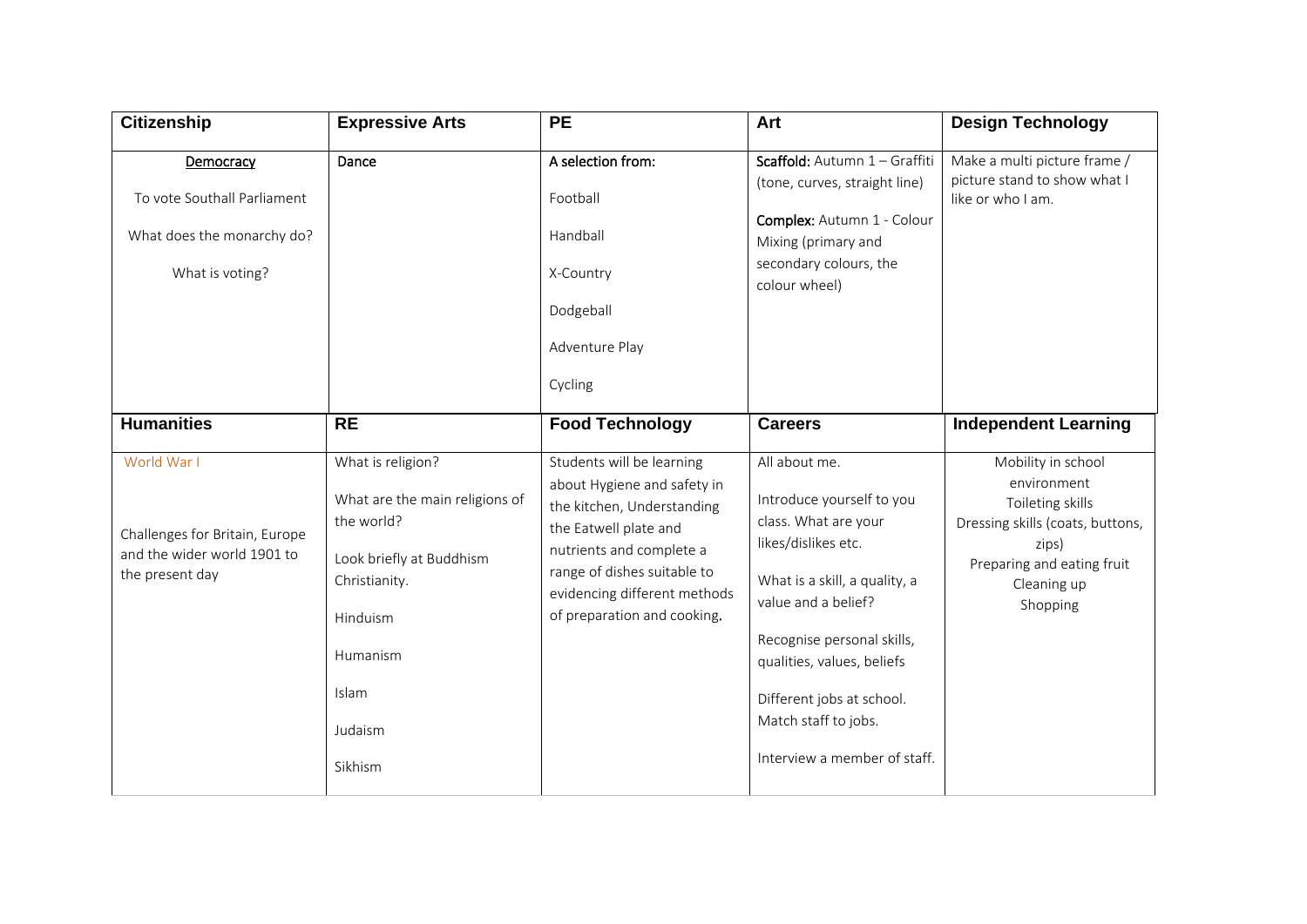### **Autumn Term 2 Theme: BRILLIANT BRITAIN**

| <b>English</b>                                                                                                                                                                                                                                                                                                                                                                                                                                                                                                                                                                                                                           | <b>Maths</b>                                                                       | <b>Science</b>                                               |                | <b>Computing</b>                                | <b>PSHE</b>                                                                                                                                                                                                                                                        |
|------------------------------------------------------------------------------------------------------------------------------------------------------------------------------------------------------------------------------------------------------------------------------------------------------------------------------------------------------------------------------------------------------------------------------------------------------------------------------------------------------------------------------------------------------------------------------------------------------------------------------------------|------------------------------------------------------------------------------------|--------------------------------------------------------------|----------------|-------------------------------------------------|--------------------------------------------------------------------------------------------------------------------------------------------------------------------------------------------------------------------------------------------------------------------|
| Creative writing- Poetry, descriptive writing,<br>$\bullet$<br>playscripts &/ performance.<br>Texts-simple<br>٠<br>The Snowman- Raymond Briggs.<br>What the Jackdaw Saw (Julie Donaldson)<br>٠<br>The life and works of Beatrix Potter.<br>$\bullet$<br>https://www.bbc.co.uk/teach/school-<br>radio/english-ks1--ks2-tales-of-beatrix-potter-<br>home/zv78f4j<br>British poets- Michael Rosen, Janet and Allen<br>$\bullet$<br>Ahlberg, Nick Sharatt<br><b>Texts- Challenging</b><br>$\bullet$<br>British poets- Wilfred Owen, Alfred Lord<br>$\bullet$<br>Tennyson, AE Housman.<br>Bombs and Blackberries Julia Donaldson<br>$\bullet$ | Composition of numbers<br>Addition and Subtraction<br>Money<br><b>Times Tables</b> | Materials<br>rocks and fossils<br>electricity                |                | Using the internet                              | Living in the wider<br>world<br>Rights and<br>responsibilities as<br>members of a<br>diverse<br>communities as<br>active citizens and<br>participants in<br>local community<br>Enterprise<br>Production<br>Planning and<br>Making a product<br>for Christmas Fayre |
| <b>Citizenship</b>                                                                                                                                                                                                                                                                                                                                                                                                                                                                                                                                                                                                                       | <b>Expressive Arts</b>                                                             | <b>PE</b>                                                    | Art            |                                                 | <b>Design Technology</b>                                                                                                                                                                                                                                           |
| Active Citizenship<br>What does it mean to be a British citizen?                                                                                                                                                                                                                                                                                                                                                                                                                                                                                                                                                                         | Drama                                                                              | A selection<br>from:<br>Football<br>Basketball<br><b>HRF</b> | straight line) | Scaffold: Autumn 2 -<br>Graffiti (tone, curves, | Recreate an iconic British<br>design - mini themed clock                                                                                                                                                                                                           |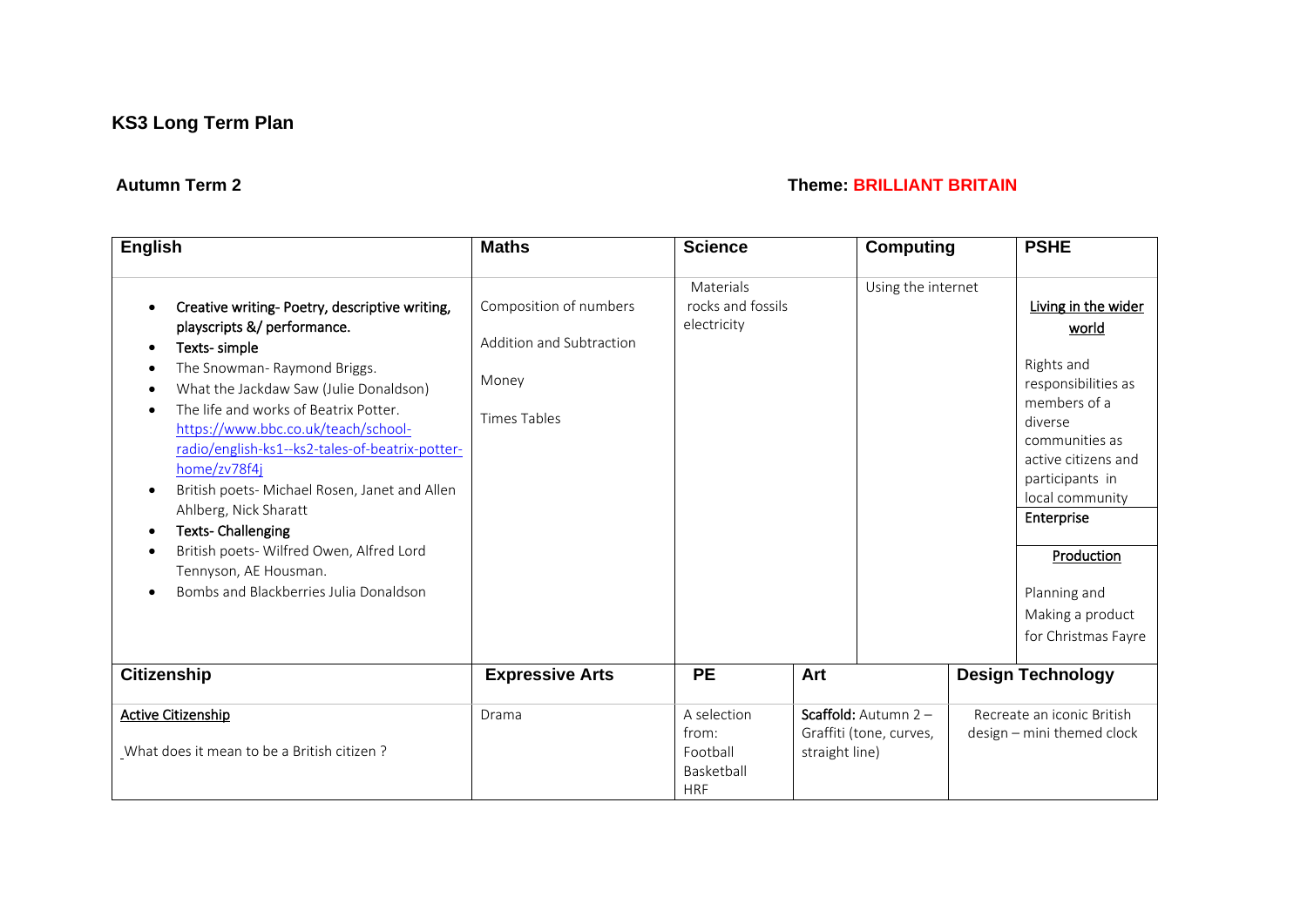|                                                                                                          |                                                                 | Badminton<br><b>Indoor Athletics</b><br>Hockey           | <b>Complex:</b> Autumn $2 -$<br>Tone (tonal shading,<br>blending)              |                                                                                                                                                                                                                                     |
|----------------------------------------------------------------------------------------------------------|-----------------------------------------------------------------|----------------------------------------------------------|--------------------------------------------------------------------------------|-------------------------------------------------------------------------------------------------------------------------------------------------------------------------------------------------------------------------------------|
| Humanities                                                                                               | <b>RE</b>                                                       | Food                                                     | Careers                                                                        | Independent learning                                                                                                                                                                                                                |
| <b>Medieval Britain</b><br>The development of Church, state<br>and society in Medieval Britain 1066-1509 | Compare religions of Britain.<br>Places of worship and religion | Technology<br>Traditional<br>British dishes<br>and food. | Careers that are<br>typically British<br>and<br>Inside the Royal<br>Household. | Independence moving around<br>school<br>Dressing skills (shoes, socks,<br>Velcro, laces)<br>Preparing and eating yoghurt<br>and cereal<br>Cleaning up<br>Shopping in a different setting<br>Washing hands<br>Seeking help when hurt |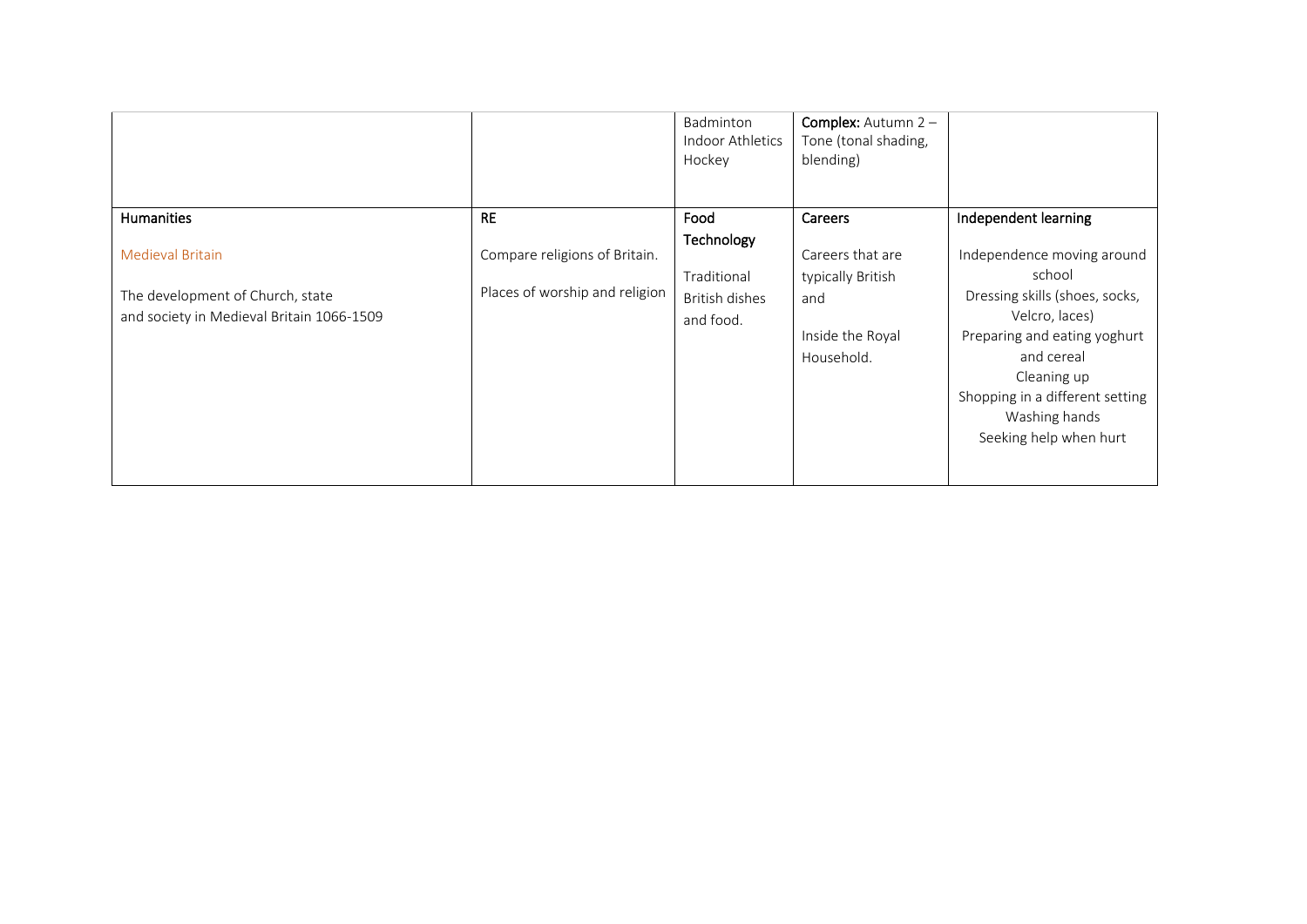# **Spring Term 1** Theme: **SAVE OUR PLANET**

| <b>English</b>                                                                                                                                                                                                                       | <b>Maths</b>                                                                                    | <b>Science</b>                        | <b>Computing</b> | <b>PSHE</b>                                                                                                                       |
|--------------------------------------------------------------------------------------------------------------------------------------------------------------------------------------------------------------------------------------|-------------------------------------------------------------------------------------------------|---------------------------------------|------------------|-----------------------------------------------------------------------------------------------------------------------------------|
| Research, writing non-fiction<br>(labelling/ posters/ leaflets/ fact<br>files,) persuasive writing.<br>Sharing our opinions and<br>debates.<br>Texts-simple<br>$\bullet$<br>The slightly annoying<br>$\bullet$<br>Elephant - David   | Addition and Subtraction<br>Multiplication and division<br>Length and Height<br>Mass and Weight | Animals<br>Environment<br>life cycles | Handling data    | Rights and responsibilities as<br>members of diverse<br>communities as active citizens<br>and participants in national<br>economy |
| Walliams<br>The Ugly Five $-$ Julia<br>$\bullet$                                                                                                                                                                                     | Volume and Capacity                                                                             |                                       |                  | Enterprise                                                                                                                        |
| Donaldson<br>Dinosaurs and all that<br>$\bullet$<br>Rubbish-Michael<br>Foreman<br>Ronald The Rhino-<br>$\bullet$<br>Twinkl Original<br><b>Texts- Challenging</b><br>$\bullet$<br>Rainforest Calling-<br>$\bullet$<br>Twinkl original | <b>Times Tables</b>                                                                             |                                       |                  | Successful entrepreneur skills<br>Learning about skills needed                                                                    |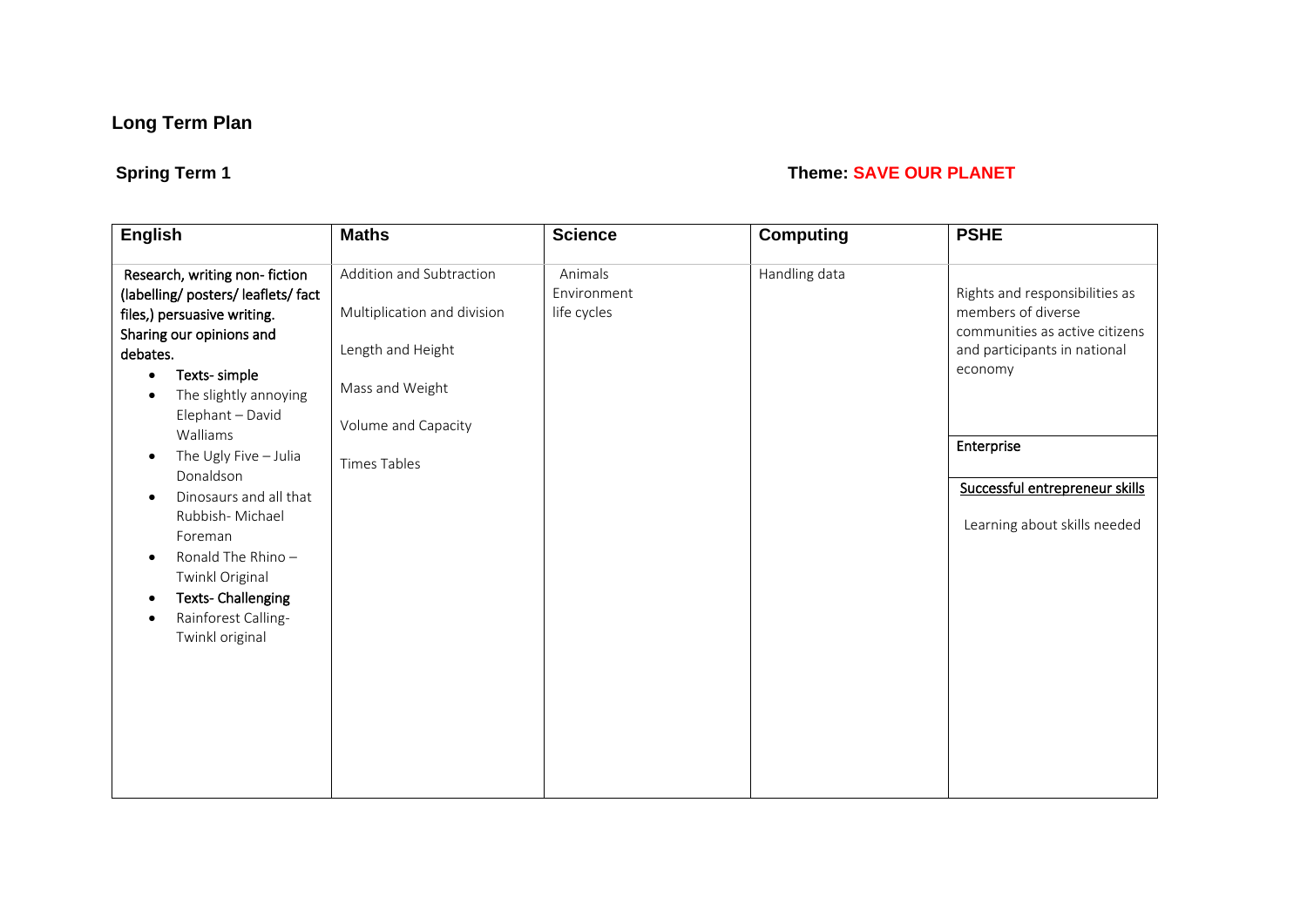| <b>Citizenship</b>                                                                                                                                                                                                                                                                               | <b>Expressive Arts</b>                 | <b>PE</b>                                                                                              | Art                                                                                                                                                                      | <b>Design Technology</b>                                                                                                                                                                                                              |
|--------------------------------------------------------------------------------------------------------------------------------------------------------------------------------------------------------------------------------------------------------------------------------------------------|----------------------------------------|--------------------------------------------------------------------------------------------------------|--------------------------------------------------------------------------------------------------------------------------------------------------------------------------|---------------------------------------------------------------------------------------------------------------------------------------------------------------------------------------------------------------------------------------|
| Global issues and making a<br>difference                                                                                                                                                                                                                                                         | Music                                  | A selection from:<br>Gymnastics<br><b>HRF</b><br>Netball<br>Hockey<br><b>Table Tennis</b><br>Tag Rugby | Scaffold: Spring 1 - Tone<br>(tonal shading, blending,<br>observational drawing<br><b>Complex:</b> Spring $1 -$ Shape<br>(artist study, identifying<br>shape and colour) | Use recycle materials to<br>produce a side table or chair<br>or stool                                                                                                                                                                 |
| <b>Humanities</b>                                                                                                                                                                                                                                                                                | <b>RE</b>                              | <b>Food Technology</b>                                                                                 | <b>Careers</b>                                                                                                                                                           | <b>Independent learning</b>                                                                                                                                                                                                           |
| World in trouble- looking at<br>China, Antarctica and equatorial<br>regions.<br>Extend their locational<br>knowledge and deepen their<br>spatial awareness of the world's<br>countries using maps of the<br>world, including polar and hot<br>deserts, key physical and human<br>characteristics | Humanism<br>What are the main beliefs. | Cooking sustainable food.<br>Where does our food come<br>from?                                         | Stem Careers.<br>What does STEM mean?<br>Look at different STEM<br>Careers.<br><b>Forensic Scientist</b><br><b>NHS</b><br>Construction<br>Animal Care<br>LT              | Mobility in the community $-$<br>stairs, escalators, lifts<br>Using public toilets<br>Dressing skills (tshirts,<br>jumpers, cardigans - buttons)<br>Preparing and eating fruit<br>salad using a fork<br>Cleaning up<br>Brushing teeth |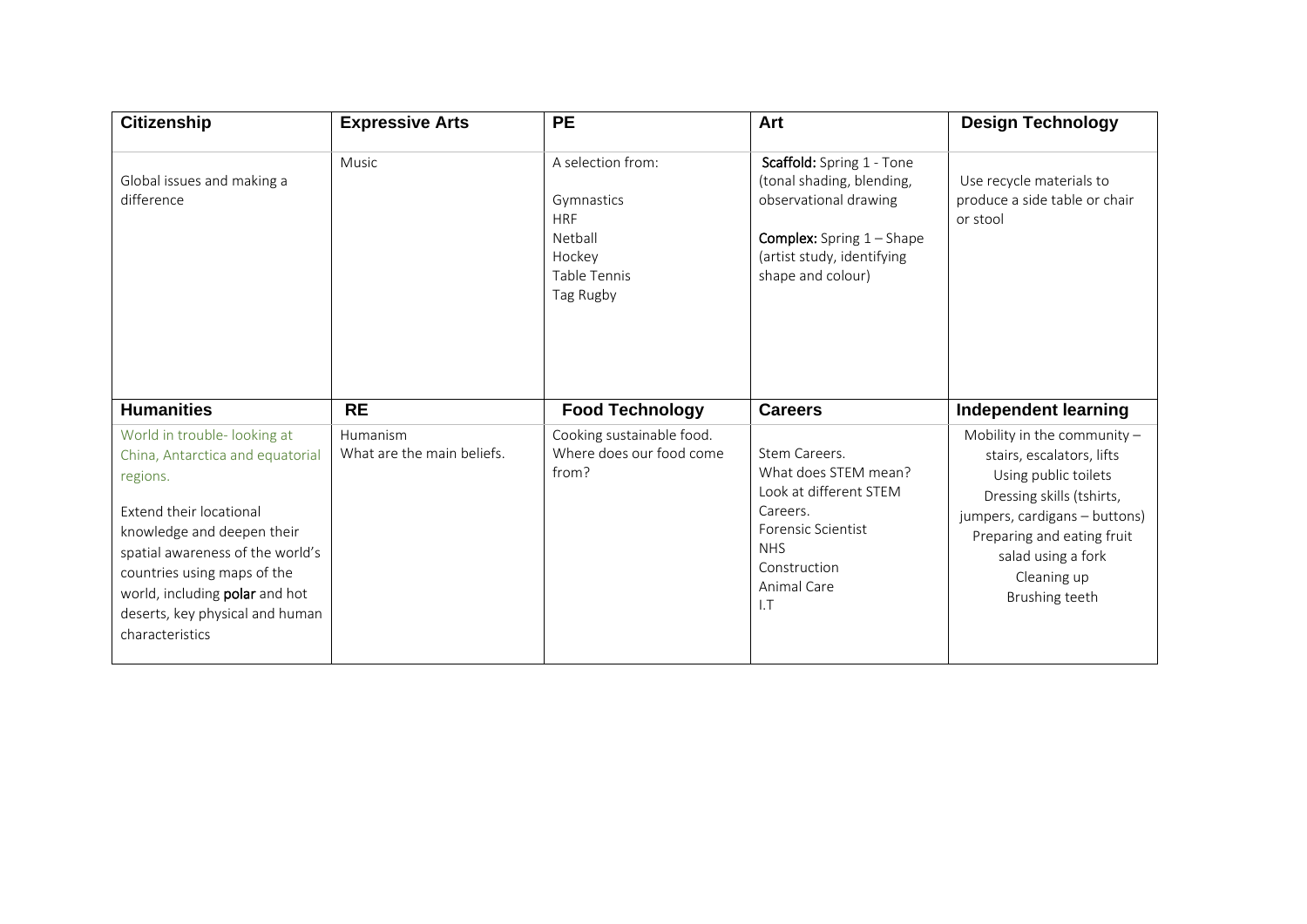# **Spring Term 2 Theme: MAGIC AND MONSTERS**

| <b>English</b>                 | <b>Maths</b>                | <b>Science</b>   | <b>Computing</b>          | <b>PSHE</b>                 |
|--------------------------------|-----------------------------|------------------|---------------------------|-----------------------------|
| Rhyming poems, Fantasy stories |                             |                  |                           | How to develop and maintain |
| (descriptive language. story   | Addition and Subtraction    | Materials        | Animation                 | a variety of healthy        |
| openers.)                      |                             |                  | Choose your own adventure | relationships               |
| Reading with expression.       | Multiplication and division | states of matter | stories                   |                             |
| <b>Texts-Simple</b>            |                             |                  |                           |                             |
| Where the wild things are $-$  | Time                        |                  |                           |                             |
| Maurice Sendak                 | Times Tables                |                  |                           |                             |
| Room on the Broom - Julia      |                             |                  |                           |                             |
| Donaldson                      |                             |                  |                           | Enterprise                  |
| A magical Muddle-Twinkl        |                             |                  |                           |                             |
| Original                       |                             |                  |                           | What is a target market ?   |
| <b>Texts-Challenging</b>       |                             |                  |                           |                             |
| The Lion, the Witch and the    |                             |                  |                           | How to find your target     |
| Wardrobe- CS Lewis             |                             |                  |                           | market                      |
| Harry Potter Extracts- JK      |                             |                  |                           |                             |
| Rowling                        |                             |                  |                           |                             |
| Macbeth- Witches spell-        |                             |                  |                           |                             |
| Shakespeare                    |                             |                  |                           |                             |
| Coles Kingdom- Twinkl Original |                             |                  |                           |                             |
|                                |                             |                  |                           |                             |
|                                |                             |                  |                           |                             |
|                                |                             |                  |                           |                             |
|                                |                             |                  |                           |                             |
|                                |                             |                  |                           |                             |
|                                |                             |                  |                           |                             |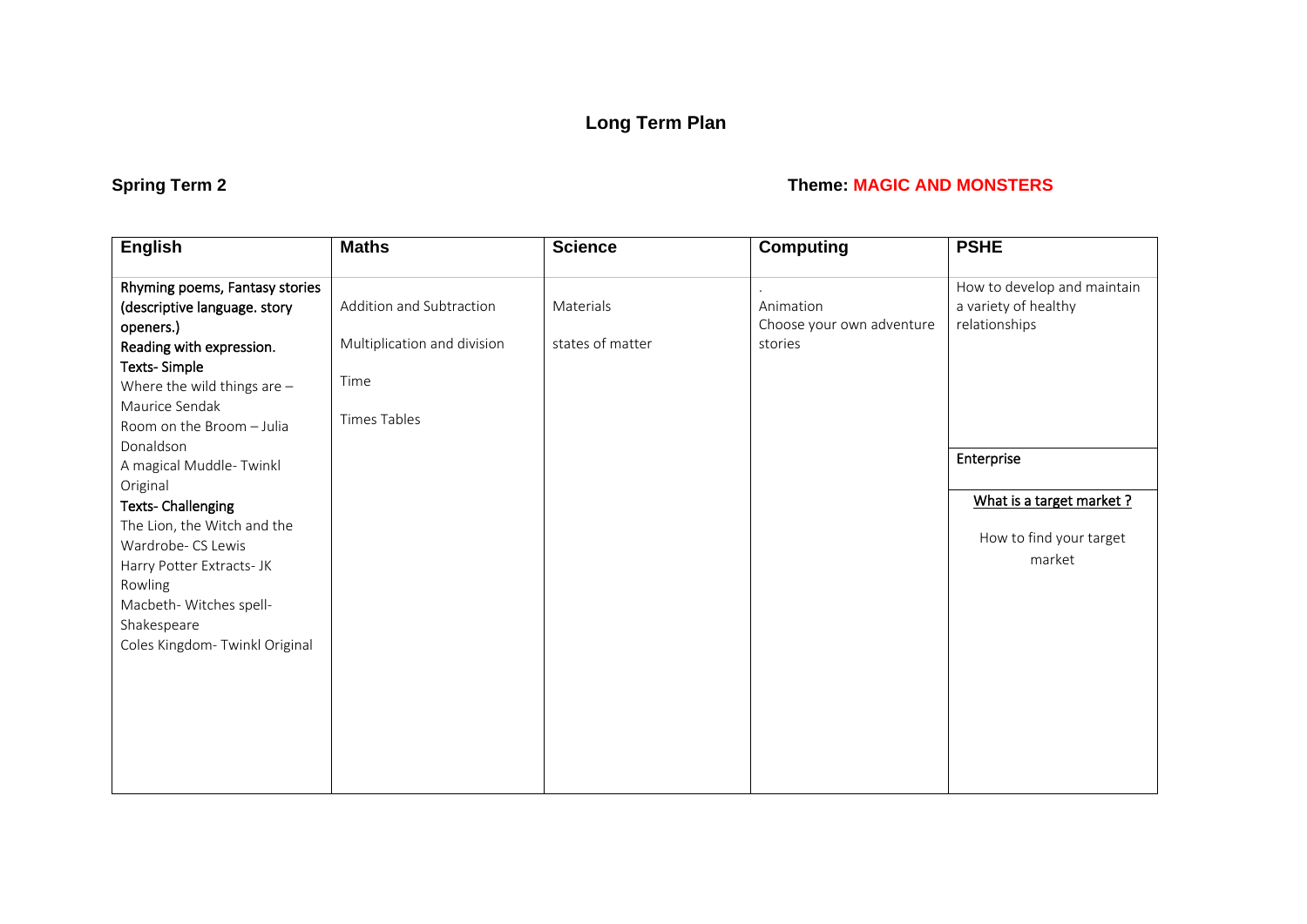| <b>Citizenship</b>                                                                                      | <b>Expressive Arts</b> | <b>PE</b>                                                                                                                | Art                                                                                                                                                                                                                                                                                   | <b>Design Technology</b>                                                                                                                                                                                                             |
|---------------------------------------------------------------------------------------------------------|------------------------|--------------------------------------------------------------------------------------------------------------------------|---------------------------------------------------------------------------------------------------------------------------------------------------------------------------------------------------------------------------------------------------------------------------------------|--------------------------------------------------------------------------------------------------------------------------------------------------------------------------------------------------------------------------------------|
| Fairness and Justice<br>What are rules ?                                                                | Dance                  | A selection from:<br>Gymnastics<br>Tag Rugby<br>Table Tennis<br>Netball<br>Volleyball<br>Kick Rounders<br>Dutch Longball | <b>Scaffold:</b> Spring $2 -$ Line<br>(mark making, curves,<br>straight line)<br><b>Complex:</b> Spring $2 -$ Line<br>(mark making, curves,<br>straight line)                                                                                                                         | Design and make my own<br>monster name plaque                                                                                                                                                                                        |
| <b>Humanities</b>                                                                                       | <b>RE</b>              | <b>Food Technology</b>                                                                                                   | <b>Careers</b>                                                                                                                                                                                                                                                                        | <b>Independent learning</b>                                                                                                                                                                                                          |
| USA in the 20th Century<br>At least one study of a<br>significant society or issue in<br>world history- | Hinduism               | Eatwell plate and balancing<br>diets.                                                                                    | Careers in the Film and<br>Media Industry. Linked to<br>The Lion, the Witch and The<br>Wardrobe.<br>Explore the following roles:<br>Set and Prop Designers<br>Special Effects Team<br>Green Screens<br>Make-up Artists<br><b>Creature Creators</b><br>Model Maker<br>Costume designer | Using trolleys and baskets in<br>shops<br>Public toilets<br>Dressing skills (trousers, skirts,<br>dresses, zips and clip<br>fastenings)<br>Cleaning up<br>Using a zebra crossing<br>Using traffic lights<br>Walking in the community |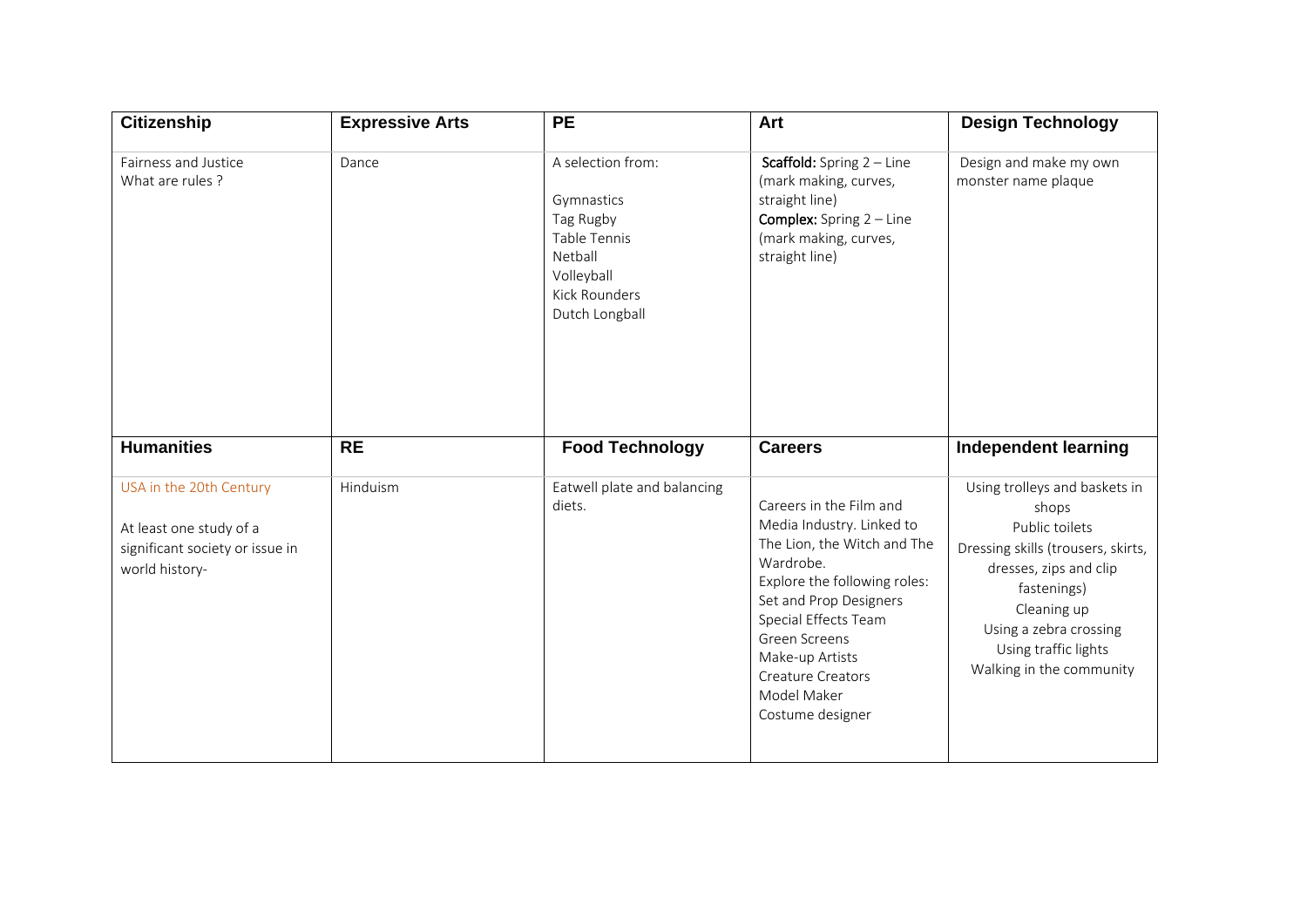### **Summer Term 1** Theme: **THE WORLD OF WORK**

| <b>English</b>                                         | <b>Maths</b>                | <b>Science</b>      | <b>Computing</b>       | <b>PSHE</b>                                    |
|--------------------------------------------------------|-----------------------------|---------------------|------------------------|------------------------------------------------|
| Biographies, profile writing,                          |                             |                     | E safety               |                                                |
| letter/ emails, form filling,                          | Addition and Subtraction    | Plants              | multimedia productions | Health and wellbeing<br>The role and influence |
| interviews, job descriptions and<br>adverts, telephone | Multiplication and division | separating mixtures |                        |                                                |
| communication-speaking and<br>listening Simple-        | Time                        | sound and light     |                        |                                                |
| Story- Charlie the<br>٠                                | <b>Statistical Charts</b>   |                     |                        |                                                |
| firefighter-Twinkl<br>original                         | Times Tables                |                     |                        |                                                |
| The Zoo Vet- Twinkl original                           |                             |                     |                        |                                                |
| Famous Author study:                                   |                             |                     |                        |                                                |
| Julia Donaldson, Anthony                               |                             |                     |                        |                                                |
| Browne, David Walliams,                                |                             |                     |                        | Enterprise                                     |
| Roald Dahl                                             |                             |                     |                        |                                                |
| <b>Greater Challenge-</b>                              |                             |                     |                        | <b>Product development</b>                     |
| Famous Author study:                                   |                             |                     |                        | Lifecycle of a product                         |
| Roald Dahl, JK<br>$\bullet$                            |                             |                     |                        |                                                |
| Rowling,                                               |                             |                     |                        |                                                |
| William<br>$\bullet$                                   |                             |                     |                        |                                                |
| Shakespeare,                                           |                             |                     |                        |                                                |
| Dickens                                                |                             |                     |                        |                                                |
|                                                        |                             |                     |                        |                                                |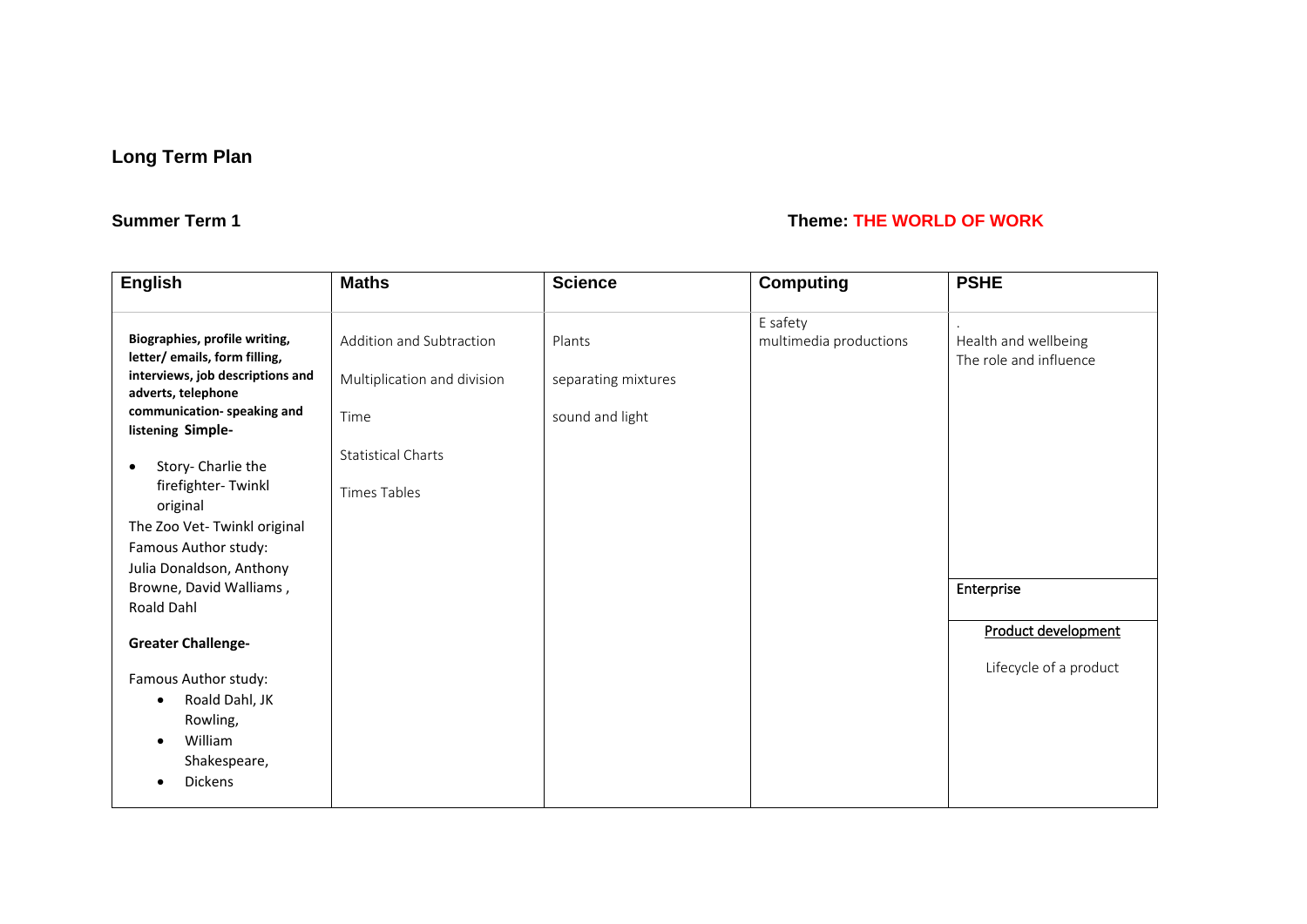| <b>Citizenship</b>                                                                                                                                                                                                             | <b>Expressive Arts</b>                         | <b>PE</b>                                                                                 | Art                                                                                                                                                                                                    | <b>Design Technology</b>                                                                                                                                                                                                |
|--------------------------------------------------------------------------------------------------------------------------------------------------------------------------------------------------------------------------------|------------------------------------------------|-------------------------------------------------------------------------------------------|--------------------------------------------------------------------------------------------------------------------------------------------------------------------------------------------------------|-------------------------------------------------------------------------------------------------------------------------------------------------------------------------------------------------------------------------|
| What are liberties we enjoy as a<br>citizen                                                                                                                                                                                    | Drama                                          | A selection from:<br>Cricket<br>Rounders<br>Athletics<br>Volleyball<br>Tri-Golf<br>Tennis | <b>Scaffold:</b> Summer $1 & 2 -$<br>Portraits (mark making,<br>observational drawing, tone,<br>pop art, artist study)<br><b>Complex:</b> Summer $1 & 2 -$<br>Insects (mosaic, 3D model,<br>sculpture) | Create a solution to storing a<br>laptop, pens and pencils at<br>work - desk organiser.                                                                                                                                 |
| <b>Humanities</b>                                                                                                                                                                                                              | <b>RE</b>                                      | Food Technology                                                                           | Careers                                                                                                                                                                                                | Independent learning                                                                                                                                                                                                    |
| India<br>Human geography relating to:<br>population and urbanisation;<br>international development;<br>economic activity in the<br>primary, secondary, tertiary and<br>quaternary sectors; and the use<br>of natural resources | Sikhism.<br>Religions within our<br>community. | Roles in Catering and jobs in<br>food.                                                    | Skills for work.<br>I know my address<br>The Journey of a letter<br>The importance of team<br>work<br>Communication skills                                                                             | Following a route walking in<br>the community<br>Putting on clothes the right<br>way<br>Preparing and eating<br>sandwiches<br>Showering skills<br>Cleaning up<br>Increased independence<br>shopping in a familiar place |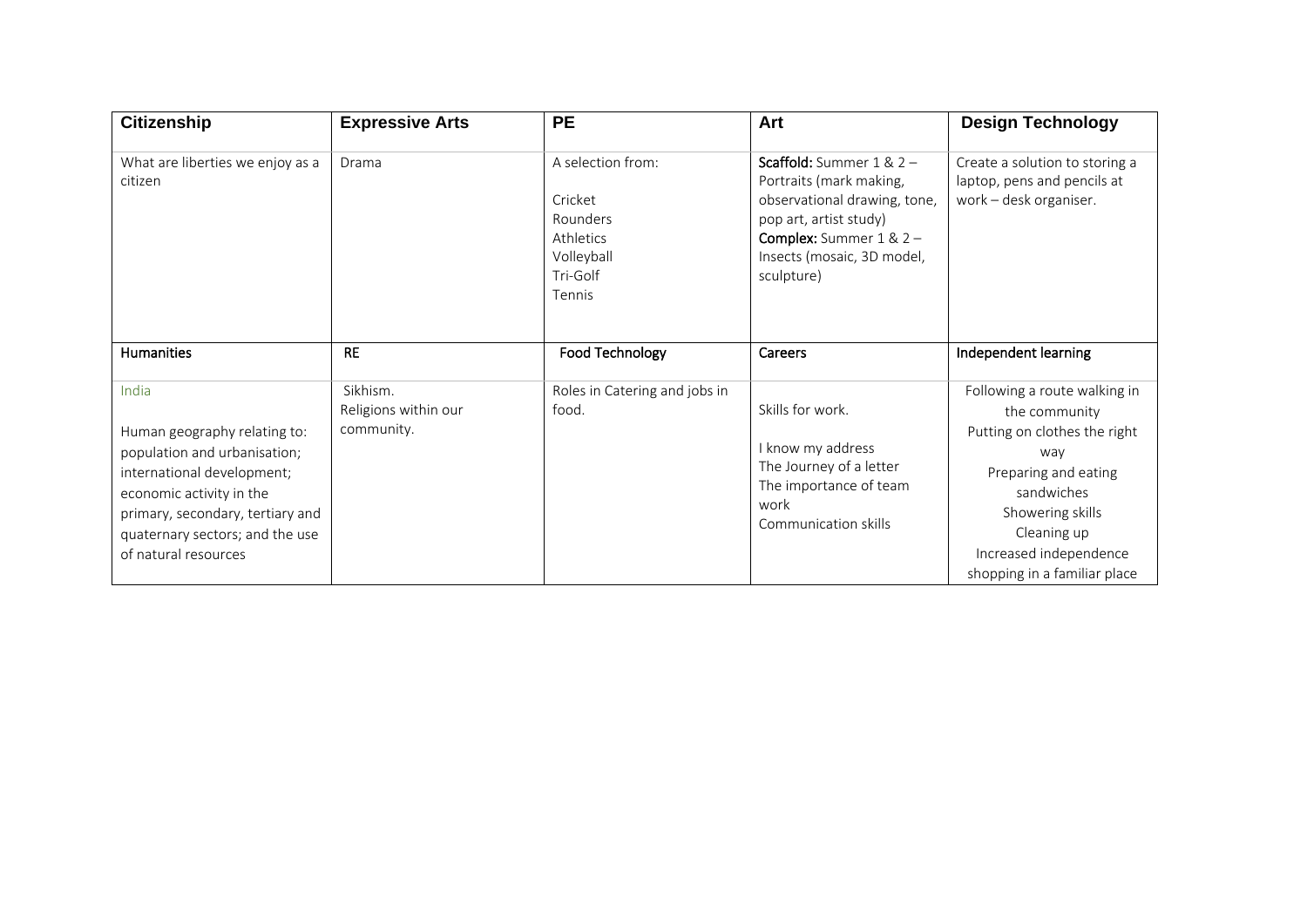### **Summer Term 2** Theme: **AMAZING ADVENTURES**

| <b>English</b>                                                                                                                                                                                                                                    | <b>Maths</b>                                                                                   | <b>Science</b> | <b>Computing</b>                                  | <b>PSHE</b>                                                            |
|---------------------------------------------------------------------------------------------------------------------------------------------------------------------------------------------------------------------------------------------------|------------------------------------------------------------------------------------------------|----------------|---------------------------------------------------|------------------------------------------------------------------------|
| Story settings, adventure stories,<br>recounts, journalistic writing,<br><b>Texts-Simple</b><br>The Snail and the Whale-<br>$\bullet$<br>Julia Donaldson<br>Treasures in the garden-<br>$\bullet$<br>twinkl original                              | Addition and Subtraction<br>Multiplication and division<br>Fractions<br>Position and Direction | Earth in space | Programming                                       | How to deal with risky or negative<br>relationships including bullying |
| The old Toy room - twinkl<br>$\bullet$<br>original<br>Back to earth with a<br>$\bullet$                                                                                                                                                           | <b>Times Tables</b>                                                                            |                |                                                   | Enterprise                                                             |
| bump-twinkl original<br><b>Texts-Challenging</b>                                                                                                                                                                                                  |                                                                                                |                |                                                   | Production                                                             |
| The Magic Faraway Tree-<br>$\bullet$<br>Enid Blyton<br>The Golden Compass<br>$\bullet$<br>(Northern Lights) Phillip<br>Pullman.<br>Jazz Harper-Space<br>$\bullet$<br>Explorer - Twinkl Original<br>Raiders Peril- Twinkl<br>$\bullet$<br>Original |                                                                                                |                | Planning and Making a product<br>for Summer Fayre |                                                                        |
|                                                                                                                                                                                                                                                   |                                                                                                |                |                                                   |                                                                        |